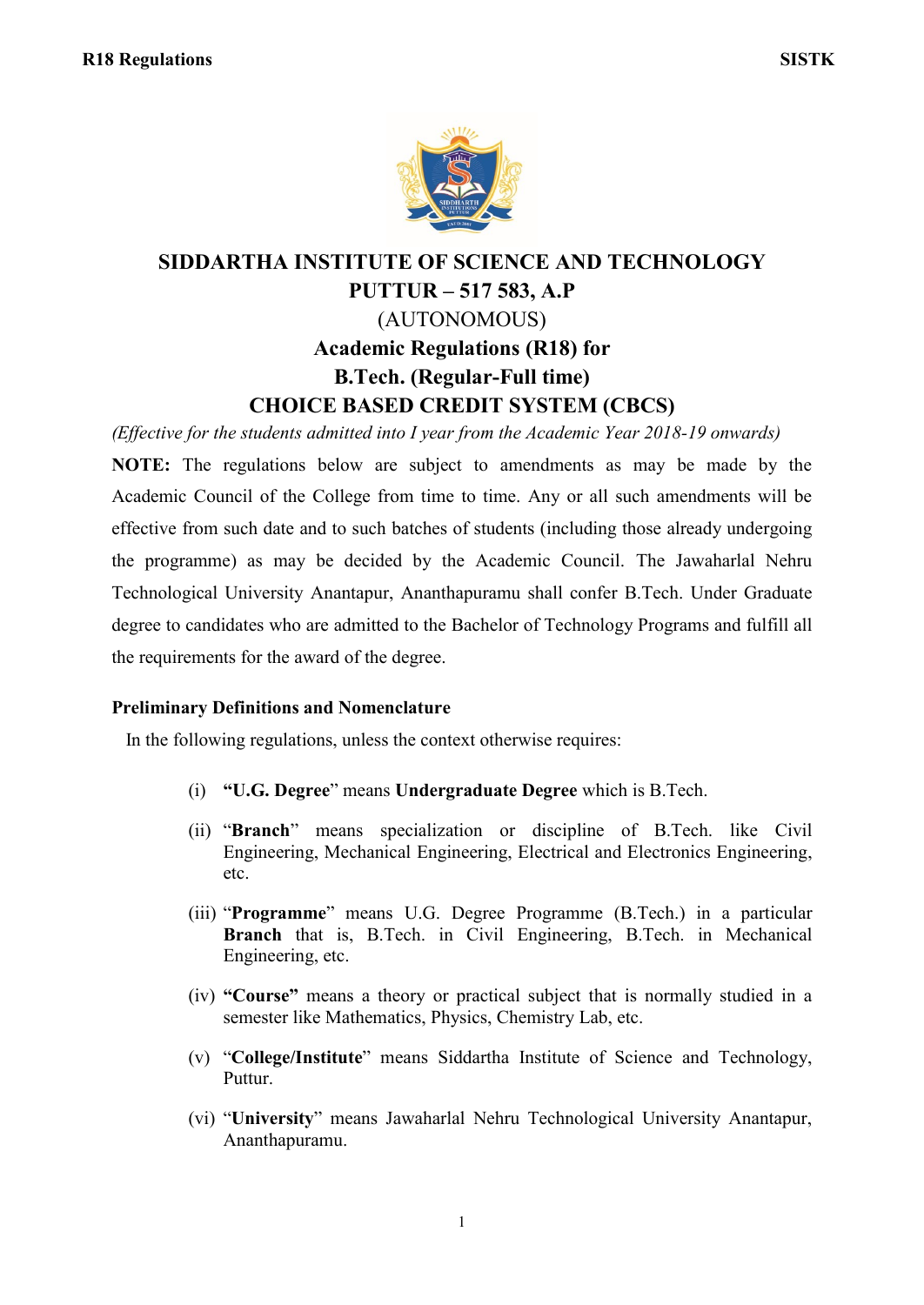## **1. Admission Procedure**

Admissions are made to the first year of four-year B.Tech. Degree programme as per the norms of Andhra Pradesh State Council of Higher Education (APSCHE), Government of Andhra Pradesh.

## **2. Programme Pattern**

- 2.1 The entire programme of study is for four academic years. All four academic years shall be on semester pattern.
- 2.2 A student eligible to appear for the end-semester examination in a course, but absent or has failed in the end-semester examination may appear for that course at the next supplementary examination when offered.
- 2.3 When a student is detained due to lack of credits/shortage of attendance, he/she may be re-admitted when the semester is offered after fulfillment of academic requirements. In such a case, he/she shall be in the academic regulations into which he/she is readmitted.
- 2.4 The minimum instruction days including exams for each semester shall be 90 days.

#### **3. Award of B.Tech. Degree**

A student will be declared eligible for the award of the B.Tech. Degree if he/she fulfills the following academic requirements:

- 3.1 Pursues a course of study for not less than four academic years and in not more than eight academic years from the year of admission. However, for the students availing "gap year" facility, this period shall be extended by two years at the most, and in such a case, the maximum period for graduation will be extended by the period of gap availed by the student.
- 3.2 Registers for 158 credits and secures all 158 credits.
- 3.3 Students, who fail to fulfill all the academic requirements for the award of the degree within the stipulated maximum duration from the year of admission, shall forfeit their seats in B.Tech. Course and their admission stands cancelled.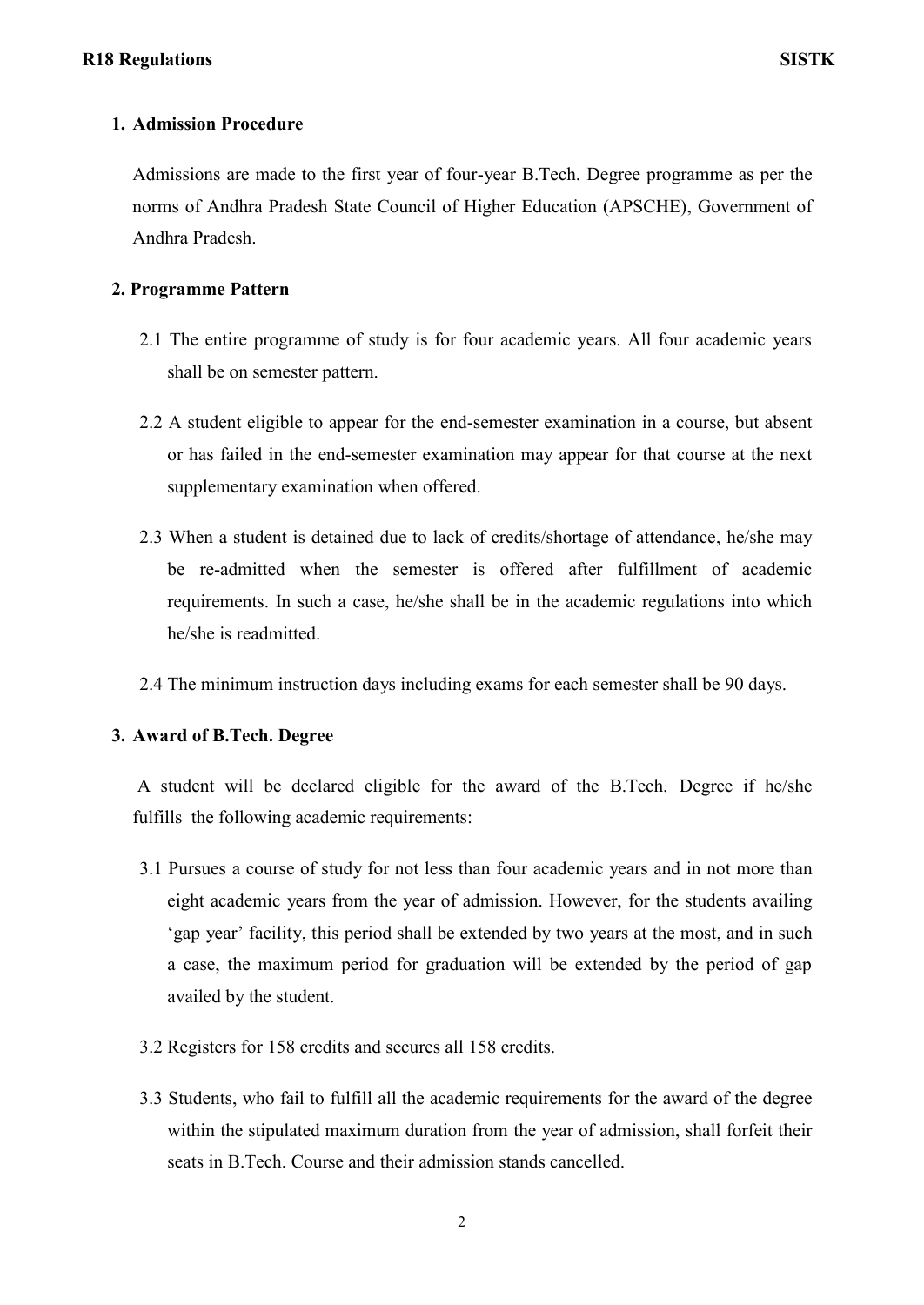## **4. Courses of Study**

With the approval of AICTE & JNTUA, following branches are offered for the B.Tech. Programme with effect from 2019-20.

| S. No.         | <b>Name of the Branch</b>                  | <b>Branch Code</b> |
|----------------|--------------------------------------------|--------------------|
|                | Civil Engineering                          |                    |
| $\mathfrak{D}$ | Electrical and Electronics Engineering     | 02                 |
| 3              | Mechanical Engineering                     | 03                 |
| $\overline{4}$ | Electronics and Communications Engineering | 04                 |
|                | Computer Science and Engineering           |                    |

Any other branch as approved by the authorities of statutory bodies of the institute from time to time.

## **4.1 Programme related terms**

- **i. Credit:** A unit by which the course work is measured. It determines the number of hours of instructions required per week. One credit is equivalent to one hour of teaching (Lecture/Tutorial) or two hours of practical work/field work per week.
- **ii. Academic Year:** Two consecutive (odd + even) semesters constitute one academic year.
- **iii. Choice Based Credit System (CBCS):** The CBCS provides choice for students to select from the prescribed courses.
- **iv.** Each course is assigned certain number of credits based on the following criterion:

| <b>Credits:</b>               |              |
|-------------------------------|--------------|
| 1 Hour Lecture (L) per week   | 1 credit     |
| 1 Hour Tutorial (T) per week  | 1 credit     |
| 1 Hour Practical (P) per week | $0.5$ credit |
| 1 Hour Drawing (D) per week   | $0.5$ credit |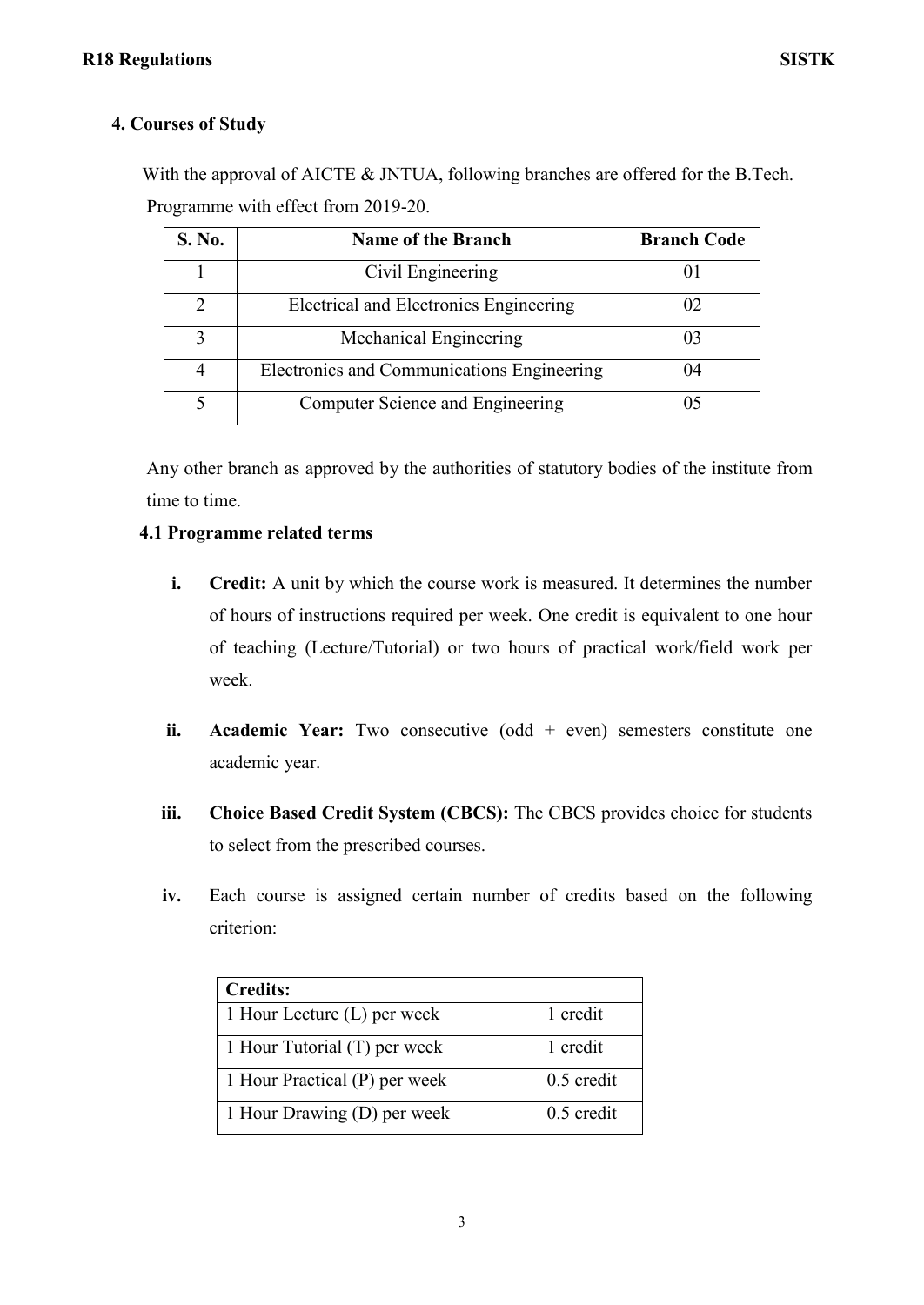## **5. Distribution and Weightage of Marks**

- **5.1** The performance of a student in each semester shall be evaluated through internal evaluation and /or an external evaluation (end-semester examination) conducted semester wise.
- **5.2** Performance evaluation in each course (theory/ practical/drawing) shall be based on a total of 100 marks, of which the relative weightage for internal evaluation and endsemester examination shall be 40% and 60% respectively.

## **5.3 Internal Evaluation**

The total internal weightage for all theory courses is 40 marks with the following distribution:

- a) 30 marks for Mid-term tests
- b) 10 marks for Assignments/Drawing sheets

## *5.3.1. Procedure for evaluating Mid-term tests for 30 marks*

(i) For all theory courses there shall be two mid-term tests in each semester. First mid-term test shall be conducted for 50% of the syllabus and second mid-term test for the remaining syllabus. The duration of mid-term test shall be 1 hour 50 minutes of which, 90 minutes will be for descriptive test and 20 minutes for objective test.

- (ii) For theory courses consisting of two parts of different courses, for example, Basic Electrical & Electronics Engineering shall have the following pattern:
- a. Question paper shall be in two parts viz., Part A and Part B.
- b. Each part consists of three units.
- c. The syllabus for first mid-term test will be Part-A and Part-B for the second mid-term test.

The descriptive test consists of 3 questions, one question from each unit, with individual choice ('either', 'or' type) for 10 marks each. Later, the total marks (30) shall be scaled down to 20 marks. The objective test consists of 20 objective questions for 10 marks. Together, the maximum marks for each mid-term test shall be 30.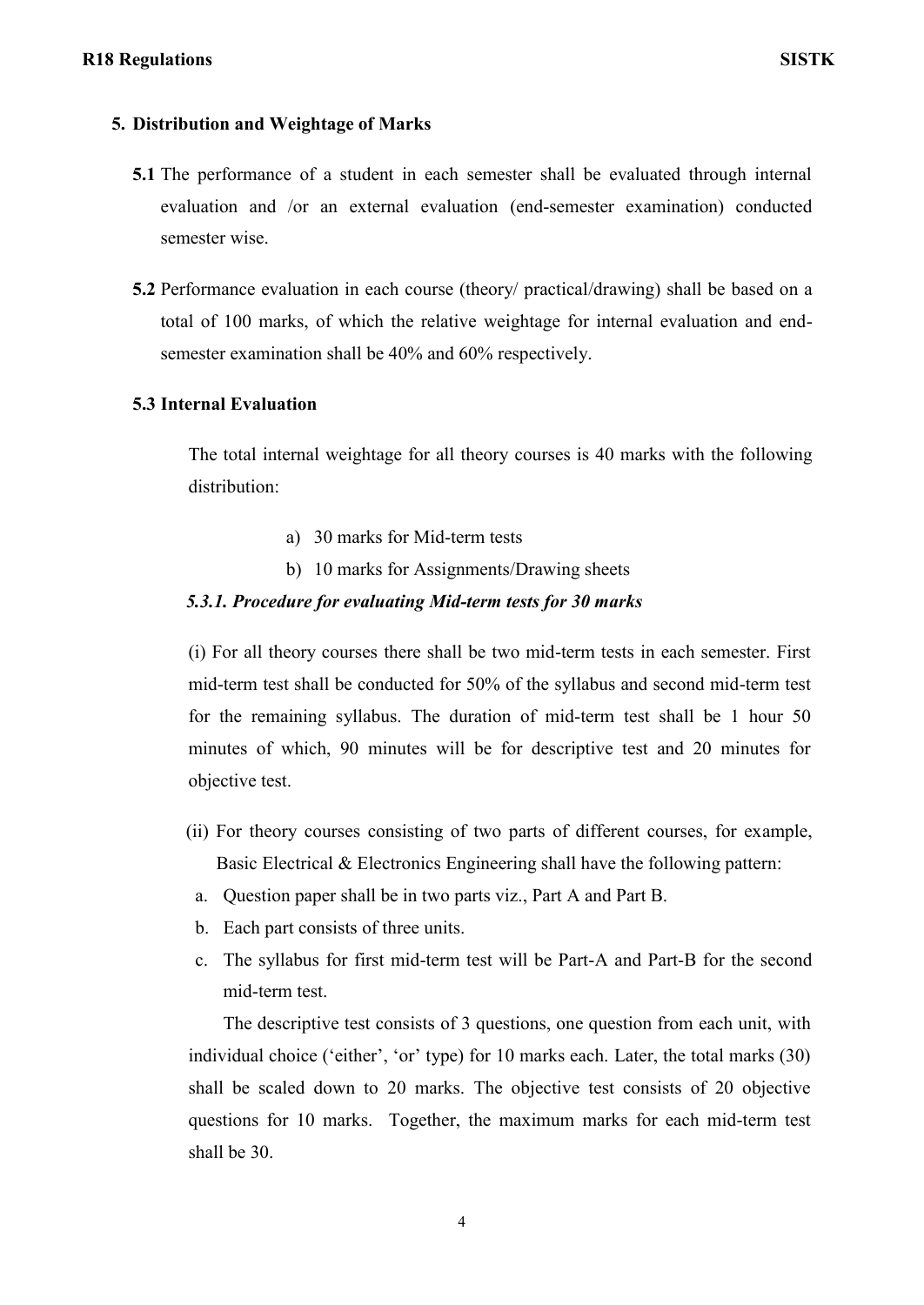A student"s performance (marks obtained) in mid-term tests will be computed by considering 80% of marks from the better performance and 20% of marks from the other. The final mid-term marks will be the addition of these two.

## **Example**:

If a student scores 27 marks and 19 marks in one mid-term and another mid-term tests respectively,

Then Weighted Average Marks (final mid-term marks)

 $=$  (Maximum marks x 0.8) + (Minimum marks x 0.2)

 $=(27 \times 0.8) + (19 \times 0.2) = 21.6 + 3.8 = 25.4$ , rounded to 26 Marks.

**Note 1**: Marks of any fraction shall be rounded to the next higher mark.

**Note 2**: If the student is absent for the mid-term test, no retest shall be conducted and marks for that test shall be considered as zero.

#### *5.3.2. Procedure for evaluating Assignments for 10 marks*

Student performance in assignments shall be evaluated for 10 marks as below:

- (i) For all theory courses, 10 marks shall be allotted for assignments based on the evaluation of 2 assignments (5 marks each) relevant to that particular course.
- (ii) For theory courses consisting of two parts of different course, each part shall have one assignment for 5 marks totalling to 10 marks.

## *5.3.3. Procedure for evaluating Design/Drawing courses*

*Case (i)*: For Engineering Graphics course, there shall be two mid-term tests in each semester. The first mid-term test shall be conducted for 50% of the syllabus and the second mid-term test for the remaining syllabus. The duration of mid-term test shall be for 2 hours.

Each mid-term test consists of 3 questions, one question from each unit, with individual choice ("either", "or" type) for 10 marks each totalling to 30 marks. No objective test shall be conducted for this course.

10 marks shall be allotted for assignments based on the day to day evaluation of drawing sheets.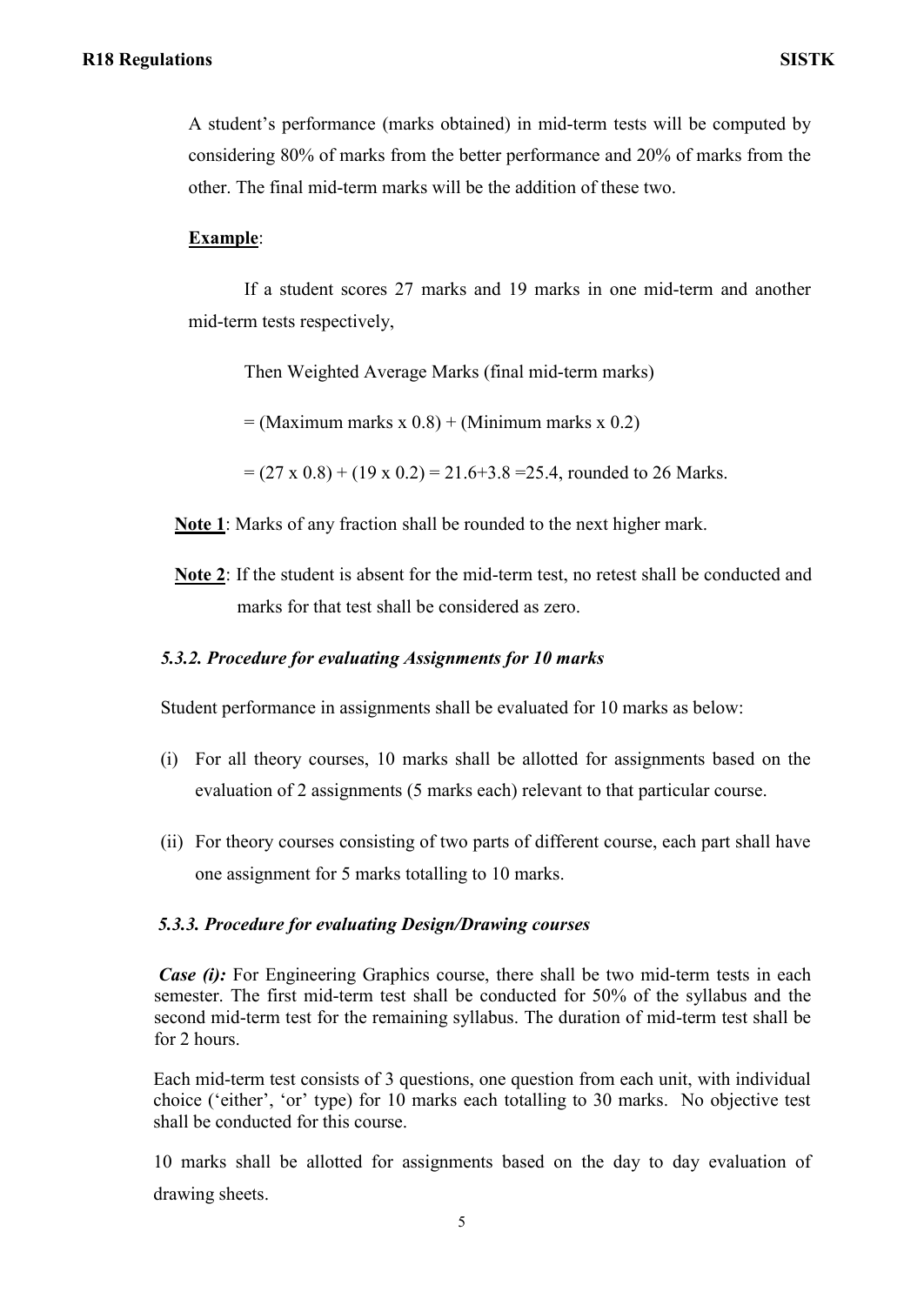*Case (ii):* For Design and Drawing of Irrigation Structures course, there shall be two mid-term tests in each semester. The first mid-term test shall be conducted for first 2 units and the second mid-term test for the remaining 3 units. The duration of mid-term test shall be for 2 hours.

Each mid-term test consists of 2 questions; one question shall be answered and evaluated for 30 marks (10 marks for Design  $& 20$  marks for Drawing). No objective test shall be conducted for this course.

10 marks shall be allotted for assignments based on the day to day evaluation of drawing sheets.

## *5.3.4 For Practical (Lab) Courses*

For practical courses, there shall be a continuous evaluation during the semester for 40 internal marks and the end-semester examination shall be for 60 marks.

- Internal evaluation for 40 marks shall be based on day-to-day assessment by the laboratory teacher concerned.
- In a practical course consisting of two parts (for example, Engineering and IT workshop Lab), the internal examination shall be evaluated for 40 marks in each part and final internal marks shall be arrived at by considering the average of marks obtained in the two parts.

## *5.4 End-Semester Examination*

## *5.4.1 For Theory Courses*

- The examination will be conducted for 60 marks and it will be of 3 hour duration.
- First question shall contain 5 compulsory short answer questions each one carry 2 marks for a total of 10 marks. There shall be one short answer question from each unit.
- $\bullet$  In each of the questions from 2 to 6, there shall be 'either', 'or' type questions each one carry 10 marks. Student shall answer any one of them.
- Each question carries 10 marks.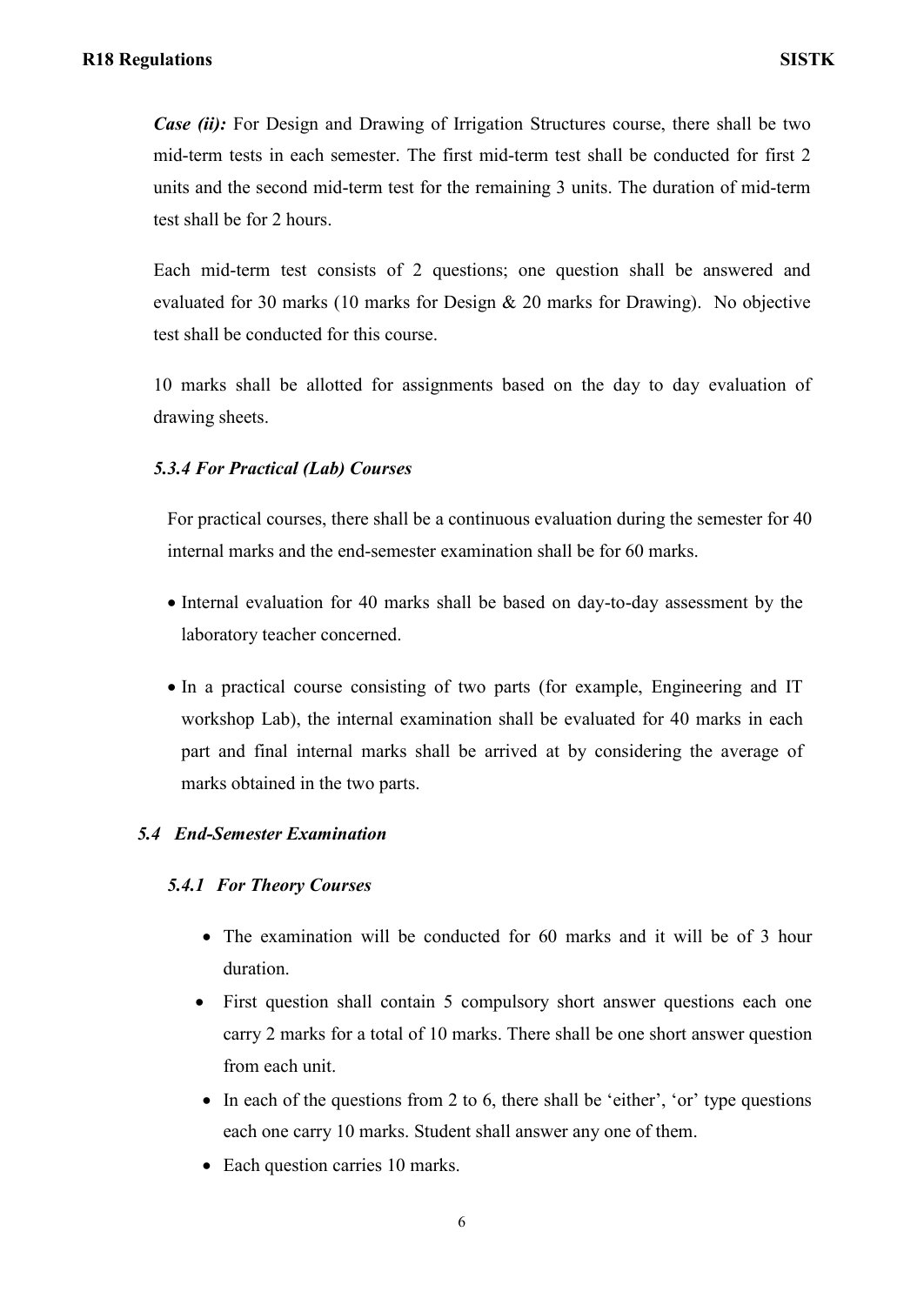The end-semester examination for theory courses consisting of two parts of different courses, for ex: Basic Electrical & Electronics Engineering shall have the following pattern:

- Question paper shall be in two parts viz., Part A and Part B with equal weightage.
- In each part there shall be 3 questions with individual choice ('either', 'or' type) for 10 marks each (totalling to 60 marks for two parts).

## *5.4.2* **For Practical (Lab) Courses**

The end-semester examination for 60 marks shall be conducted by the laboratory faculty concerned and one senior faculty of the same department nominated by the Principal.

In a practical course consisting of two parts (for example, Engineering and IT workshop Lab), the end-semester examination shall be conducted for 60 marks in each part and final marks shall be arrived at by considering the average of marks obtained in the two parts.

#### *5.5* **Audit Courses**

There is only internal evaluation for Audit Courses. The Internal evaluation is same as that of the theory courses. The student has to complete audit courses with a minimum of 40% of marks in internal examination for the award of the degree and there will be no external examination. However, attendance in the audit course shall be considered while calculating aggregate attendance. In case the student fails, he/she shall reappear as and when subsequent end-semester supplementary examinations are conducted.

## **5.6 Comprehensive Online Examination**

The student has to complete Comprehensive Online Examinations with a minimum of 40% of marks. In case the student fails, he/she shall reappear as and when subsequent end-semester supplementary examinations are conducted.

## **5.7 Project Phase - I**

- Project Phase I is introduced in IV year I Semester and is evaluated internally for 100 marks. There shall be no external evaluation for Project Phase-I.
- The objective is to enable group of students to take up investigative study in the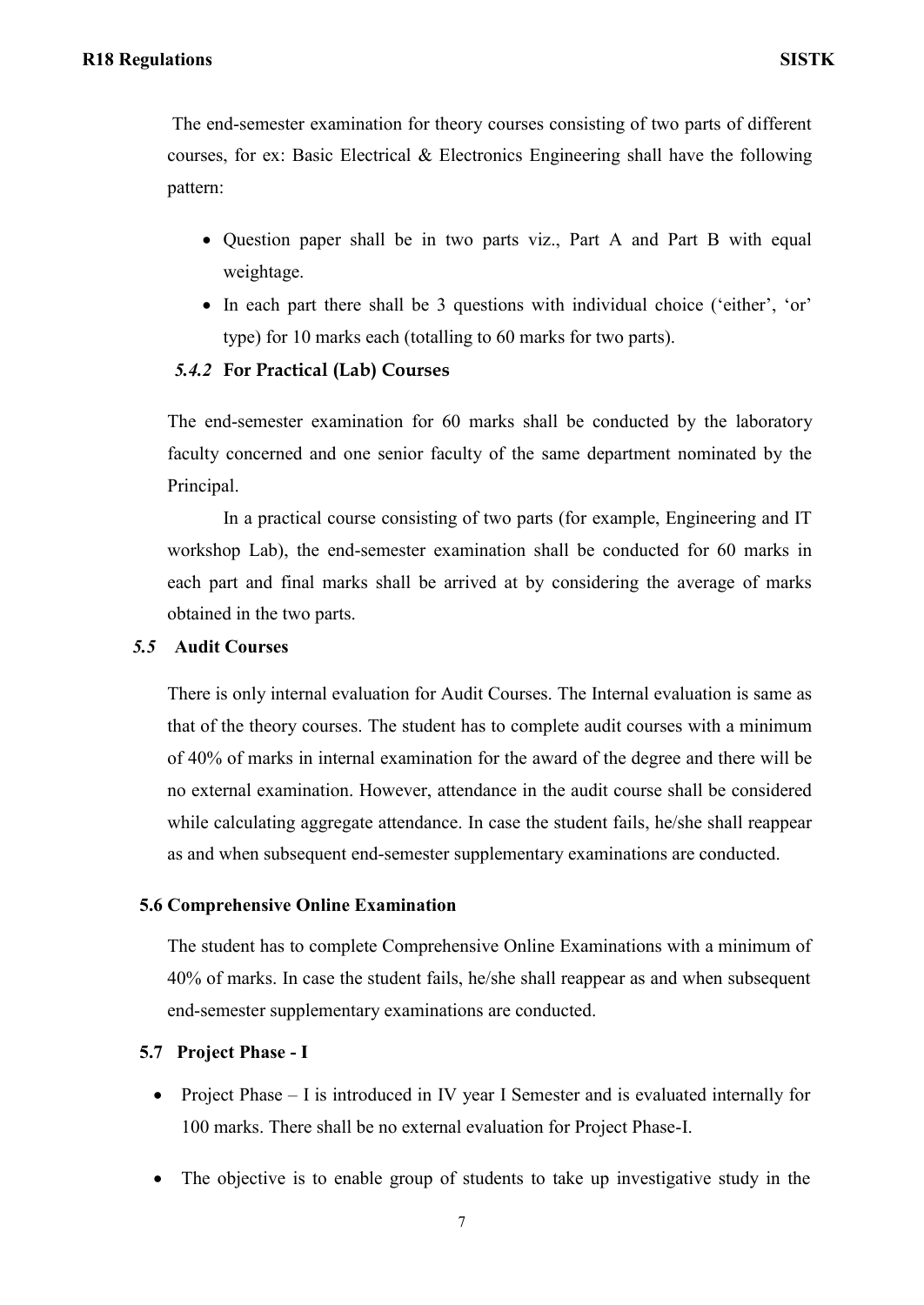broad field of relevant engineering branch, theoretical/practical problem to be assigned by the department under the guidance of a Project Supervisor. The group of students should submit a report and give an oral presentation on progress of project at the end of the semester in the presence of Project Supervisor and Internal Department Committee (IDC) consisting of Head of Department (HOD), Project Coordinator and a senior faculty of the department nominated by HOD.

- For Project Phase  $I$ , The IDC shall evaluate the project work for 60 marks and project supervisor shall evaluate for 40 marks. The student is deemed to have failed, if he/she secures less than 40% of 100 marks allotted.
- A student who has failed may reappear for the above evaluation, when it is rescheduled within 15 days after the end-semester examinations; even if he/she fails, may reappear for the same in the next subsequent semester, as and when it is scheduled.

## *5.8 Project Phase - II*

- The objective of Project Phase II which is continued in IV-year II semester is to enable the student to extend further the investigative study taken up under Project Phase - I, and to provide a solution for the theoretical/practical problem**.**
- Out of the total 200 marks for the Project Phase II, 80 marks shall be for internal evaluation and 120 marks for the external evaluation (Viva-voce)**.** The student is deemed to have failed, if he/she secures less than 40% of 200 marks allotted.

The evaluation method of the Project Phase - II is as follows:

## **Internal Evaluation (80 marks)**

Project Supervisor shall evaluate for 40 marks and the remaining 40 marks shall be evaluated by IDC based on two reviews (each review of 20 marks), one at the mid of semester and the other before submitting the project report.

## **External Evaluation (120 marks)**

The external project viva-voce will be conducted by the Internal examiner (HOD concerned) and External examiner nominated by the Principal.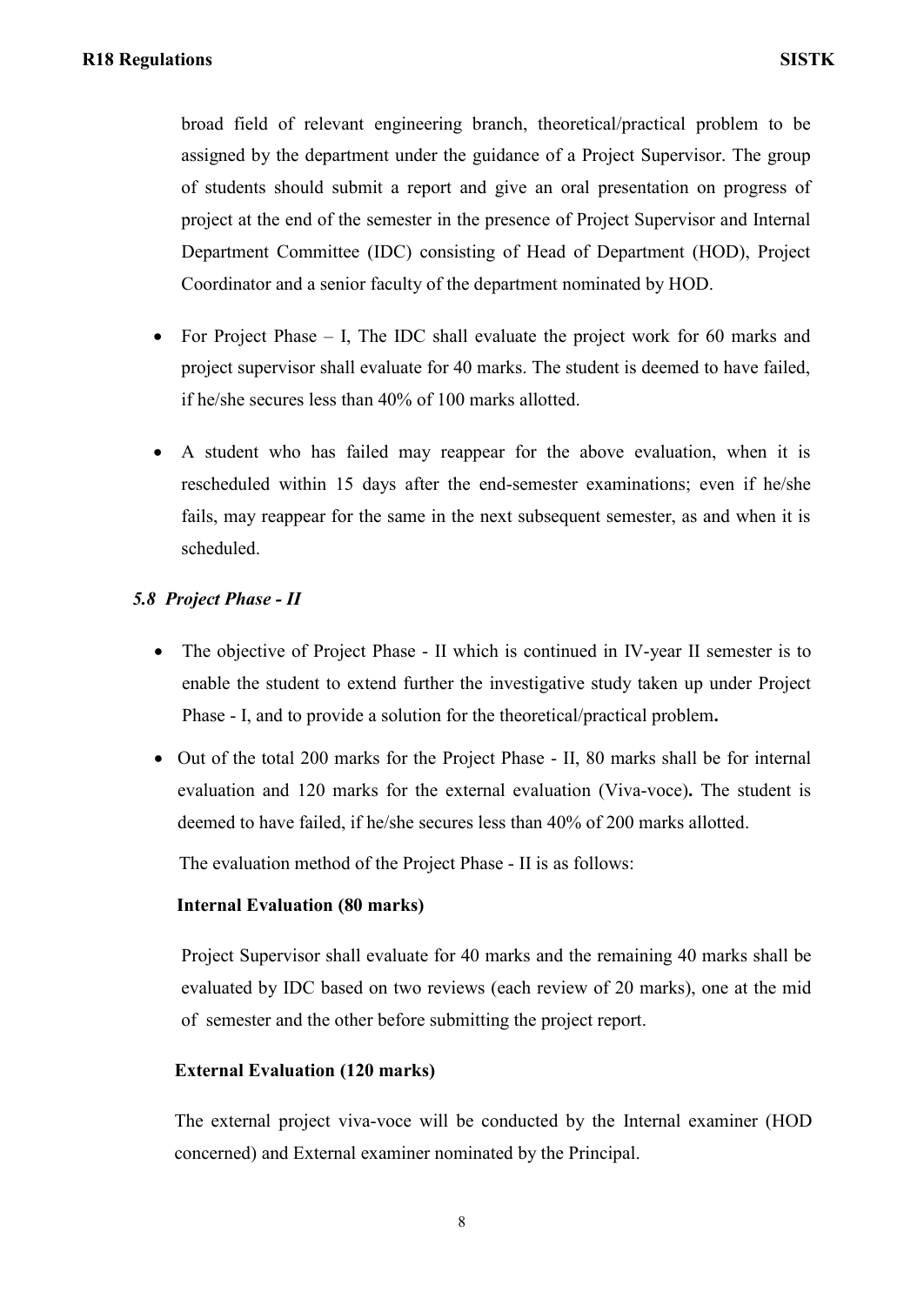#### **Supplementary Examinations**

At the end of each Semester there will be regular examinations for the current Semester. Those students who could not clear their courses in their previous attempt can appear for the examinations under supplementary category along with the regular students after registering themselves at the examination branch. Supplementary examinations for the all the other Semesters other than the current one will also be conducted at the same time.

However, Advanced Supplementary examinations will be conducted for IV-II semester examinations.

#### *5.9 Mini Project*

There shall be 60 hours duration to complete Mini Project. The total internal weightage for Mini Project is 40 marks will be evaluated based on reviews conducted by IDC and Project Supervisor jointly.

The external examinations shall be evaluated by the two senior faculties (i.e one faculty act as external examiner and other one as internal examiner) for 60 marks based on the his/her report and presentation.

#### **6. Attendance Requirements**

- 6.1 A student shall be eligible to appear for final examinations if he/she acquires a minimum of 75% of attendance in aggregate of all the subjects in a semester.
- 6.2 Shortage of attendance below 65% in aggregate shall in **NO** case be condoned.
- 6.3 Condonation of shortage of attendance in aggregate up to  $10\%$  ( $\geq 65\%$  and  $\leq 75\%$ ) in each semester may be granted by the College Academic Committee (CAC).
- 6.4 Students whose shortage of attendance is not condoned by CAC in any semester are not eligible to take their end-semester examination.
- 6.5 A student will not be promoted to the next semester unless he satisfies the attendance requirements of the present semester. They may seek re-admission for that semester when offered in the next academic year.
- 6.6 A stipulated fee shall be payable towards condonation for shortage of attendance to the Institute as decided by the College Academic Committee.
- **7. Minimum Academic Requirements**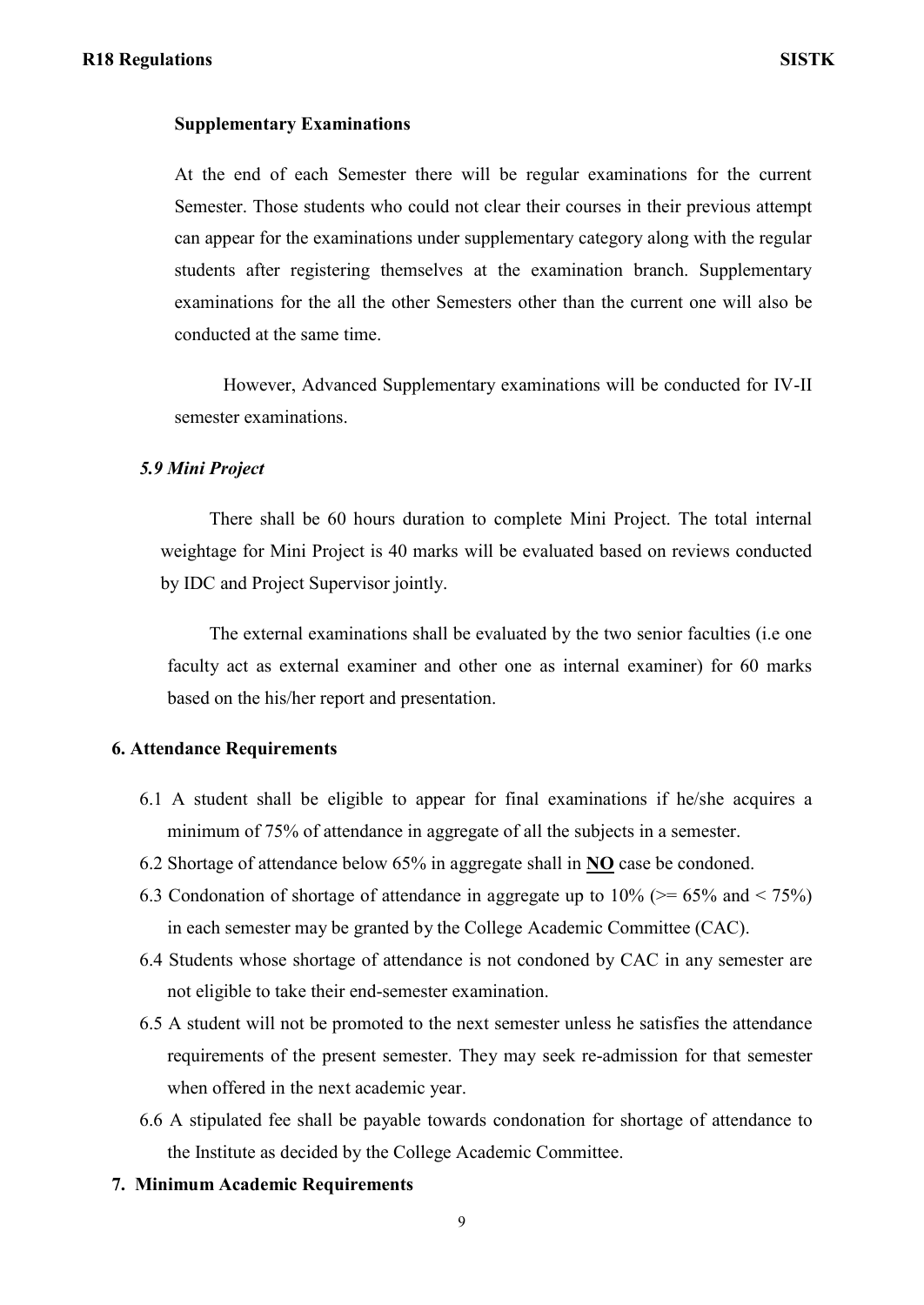## **R18 Regulations SISTK**

The following academic requirements have to be satisfied in addition to the attendance requirements mentioned in Section No.6

- 7.1 A student shall be deemed to have satisfied the minimum academic requirements and earned the credits allotted to each theory, practical, design, drawing subject or project, if he/she secures not less than 35% of marks in the end-semester examination and a minimum of 40% of marks in the total of the internal evaluation and endsemester examination taken together. In case of the audit course he/she should secure 40% of the internal marks.
- 7.2 A student shall be promoted from II to III year only if he/she acquires 23 credits (i.e. 40% of 58 credits up to II year I semester) from the following examinations, irrespective of whether the student takes the end-examinations or not as per the normal course of the study

I year B.Tech I Sem - one regular and two supplementary I year B.Tech II Sem - one regular and one supplementary

II year B.Tech I Sem - one regular only

7.3 A student shall be promoted from III to IV year only if he/she acquires 39 credits (i.e. 40% of 98 credits up to III year I semester) from the following examinations, irrespective of whether the student takes the end-examinations or not as per the normal course of the study

I year B.Tech I Sem - one regular and four supplementary I year B.Tech II Sem - one regular and three supplementary II year B.Tech I Sem - one regular and two supplementary II year B.Tech II Sem - one regular and one supplementary III year B.Tech I Sem - one regular only

 7.4 In case if a student is detained for want of credits for particular academic year as per Section No. 7.2 and 7.3 above, the student may make up the credits through supplementary examinations and only after securing the required credits he/she shall be permitted to join in the III or IV year I semester as the case may be.

#### **8. With–Holding of Results**

If the candidate has any dues to the Institute or indiscipline or malpractice is pending against him/her, the result of the candidate shall be withheld and he/she will not be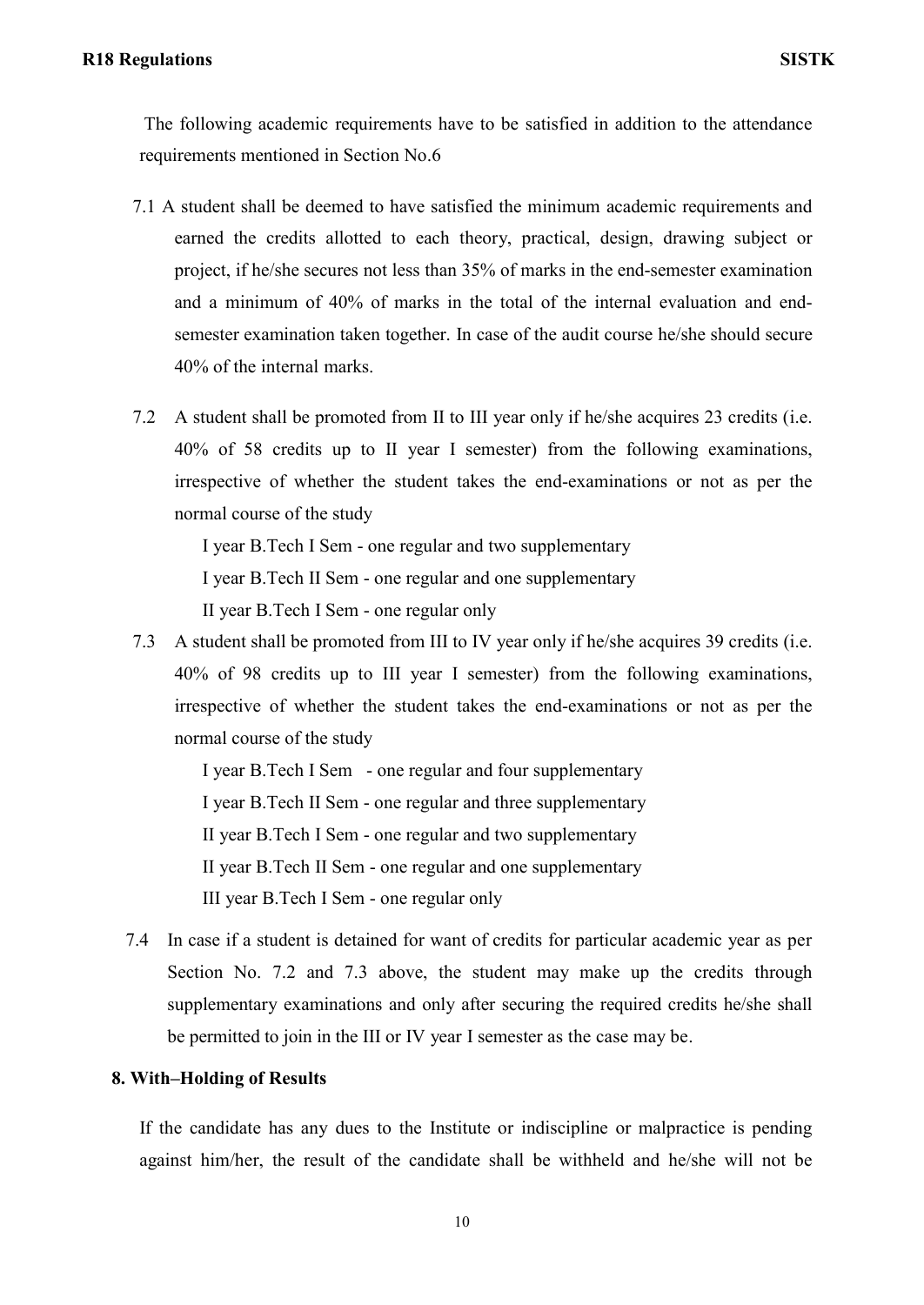allowed / promoted to the next semester. The award of degree is liable to be withheld in such cases.

## **9. Grading**

After each subject is evaluated, the percentage of marks obtained in each subject will be converted to a corresponding letter grade as given in Table 1.

| Range in which the % of marks Fall | Grade             | <b>Grade Points Assigned</b> |
|------------------------------------|-------------------|------------------------------|
| $\geq 90$                          | S (Superior)      | 10                           |
| 80-89                              | A (Excellent)     | g                            |
| 70-79                              | B (Very Good)     | 8                            |
| 60-69                              | C(Good)           |                              |
| 50-59                              | $D$ (Average)     | b                            |
| 40-49                              | E (Below Average) |                              |
| < 40                               | $F$ (Fail)        |                              |
| Absent                             | Ab (Absent)       |                              |

**Table 1: Conversion into Grades and Grade Points** 

i. A student obtaining Grade F shall be considered failed and will be required to reappear for that subject as and when the next supplementary examination is offered.

ii. However, for audit courses grading shall be given but will not be counted for the computation of SGPA/CGPA.

## **9.1. Semester Grade Point Average (SGPA) and Cumulative Grade Point Average (CGPA)**

## **(i) Semester Grade Point Average (SGPA)**

The Semester Grade Point Average (SGPA) is the ratio of sum of the product of the number of credits with the grade points scored by a student in all the courses taken by a student and the sum of the number of credits of all the courses undergone by a student, i.e.,

## $SGPA(S_i) = \sum (C_i \times G_i) / \sum C_i$

Where  $C_i$  is the number of credits of the i<sup>th</sup> course and  $G_i$  is the grade point scored by the student in the i<sup>th</sup> course.

## **(ii) Cumulative Grade Point Average (CGPA)**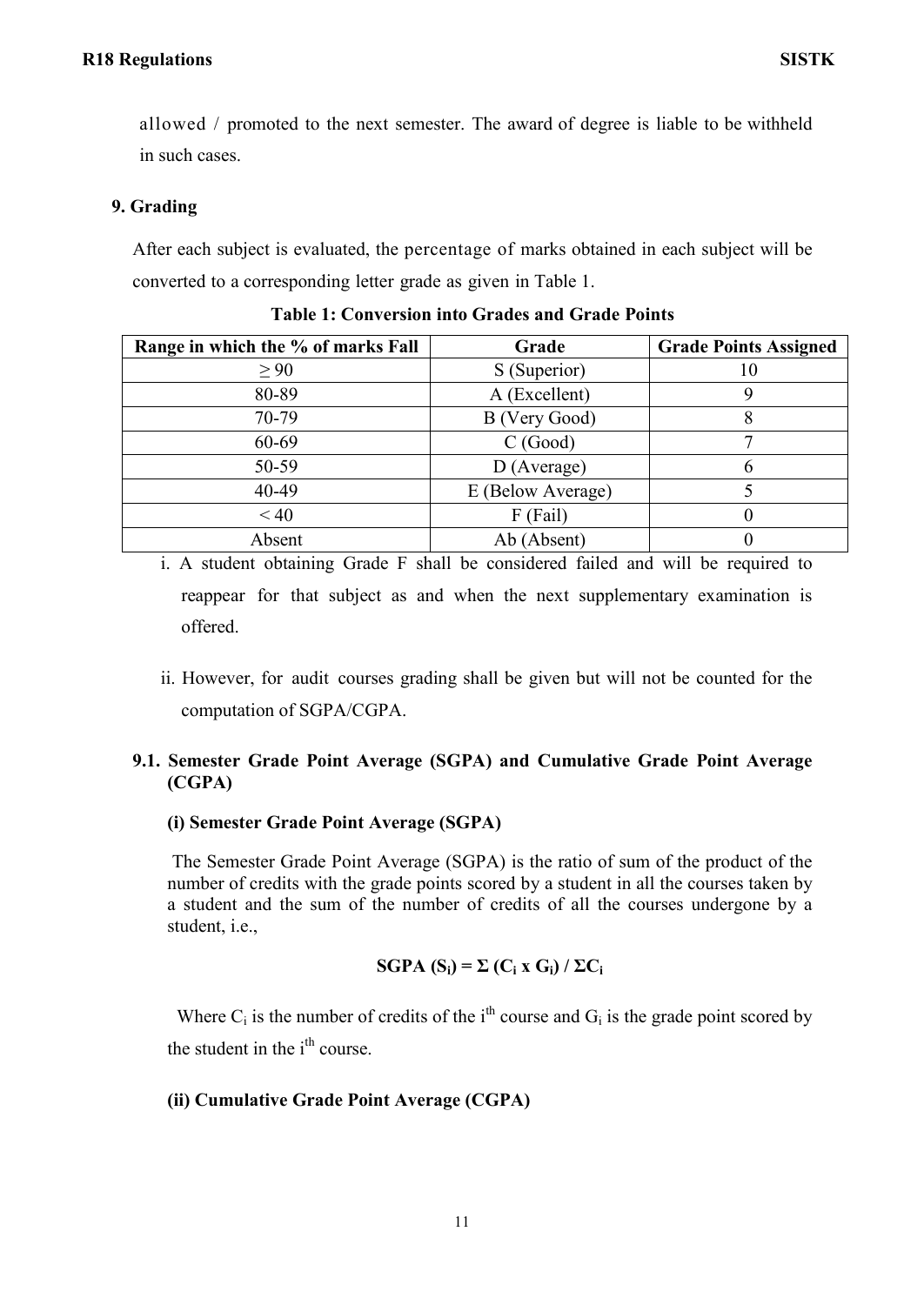The Cumulative Grade Point Average (CGPA) will be computed in the same manner taking into account all the courses undergone by a student over all the semesters of a program, i.e.,

$$
CGPA = \Sigma (C_i X S_i) / \Sigma C_i
$$

Where  $S_i$  is the SGPA of the i<sup>th</sup> semester and  $C_i$  is the total number of credits in that semester.

- The SGPA and CGPA shall be rounded off to 2 decimal points and reported in the transcripts.
- While computing the CGPA the subjects in which the student is awarded Zero grade points will also be included.
- *Grade Point:* It is a numerical weight allotted to each letter grade on a 10-point scale.
- *Letter Grade:* It is an index of the performance of students in a said course, Grades are denoted by letters S, A, B, C, D, E and F.

## **EXAMPLE**: Computation of SGPA and CGPA

| Course     | <b>Credit</b>  | <b>Grade letter</b> | <b>Grade point</b> | <b>Credit Point</b><br>(Credit x Grade Point) |
|------------|----------------|---------------------|--------------------|-----------------------------------------------|
| Course-I   | 3              | S                   | 10                 | $3x10 = 30$                                   |
| Course-II  | 3              | $\mathsf{A}$        | 9                  | $3x9 = 27$                                    |
| Course-III | 3              | B                   | 8                  | $3x8 = 24$                                    |
| Course-IV  | 3              | D                   | 6                  | $3x6 = 18$                                    |
| Course-V   | $\overline{2}$ | B                   | 8                  | $2x8 = 16$                                    |
| Course-VI  |                | $\subset$           | 7                  | $1x7 = 7$                                     |
|            | 15             |                     |                    | 122                                           |

## **Illustration for SGPA**

Thus,  $SGPA = 122/15 = 8.14$ 

## **Illustration for CGPA**

| Semester 1 | <b>Semester 2</b> | Semester 3 | <b>Semester 4</b> |
|------------|-------------------|------------|-------------------|
|------------|-------------------|------------|-------------------|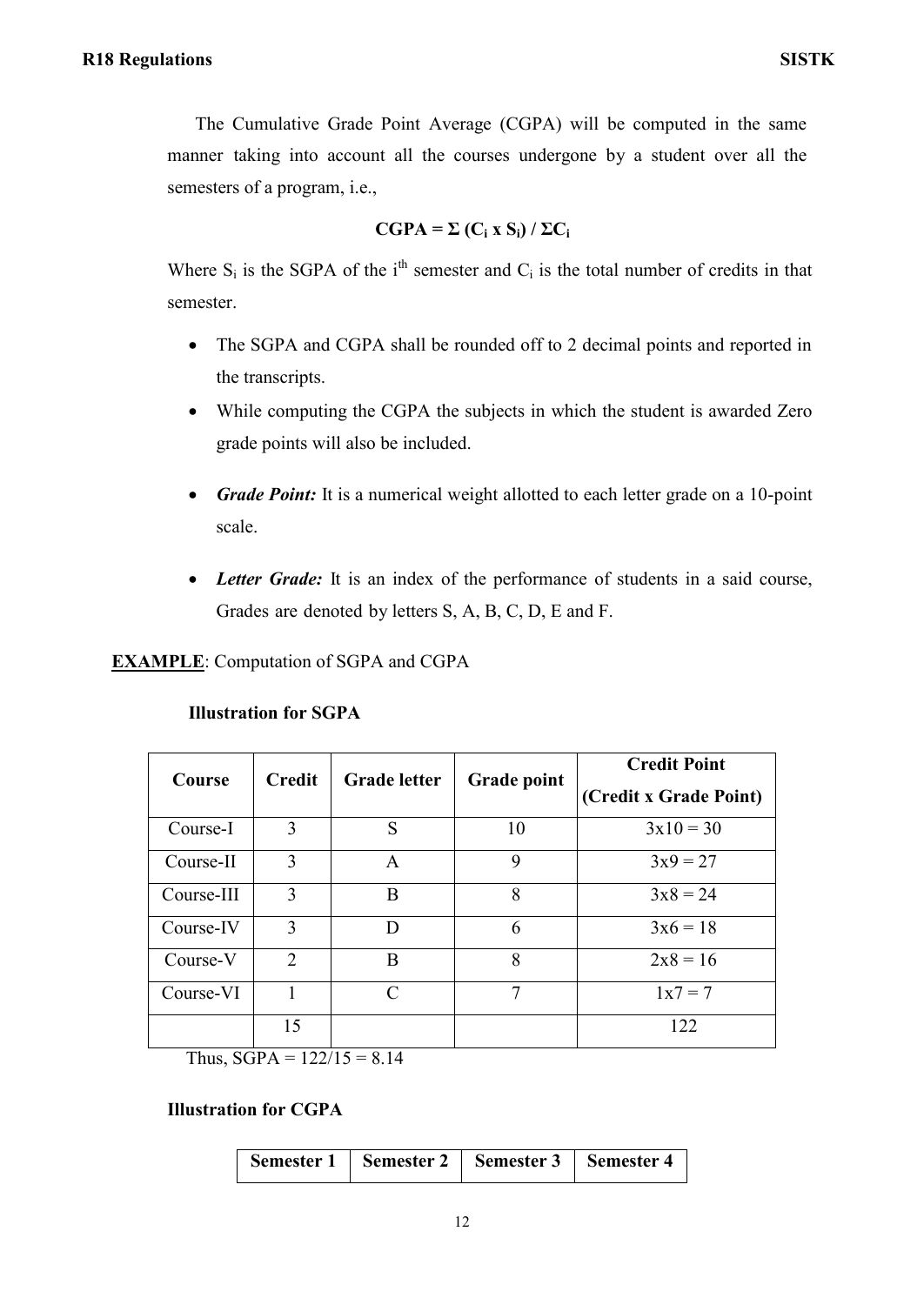| Credit: 18 | Credit: 20 | Credit: 20        | Credit: 20        |
|------------|------------|-------------------|-------------------|
| SGPA: 6.8  | SGPA: 6.9  | SGPA: 7.3         | SGPA: 6.8         |
|            |            |                   |                   |
| Semester 5 | Semester 6 | <b>Semester 7</b> | <b>Semester 8</b> |
| Credit: 20 | Credit: 20 | Credit: 20        | Credit: 20        |

# Thus, CGPA =  $\frac{(18\times6.8)+(20\times6.9)+(20\times7.3)+(20\times6.8)+(20\times8.2)+(20\times7.4)+(20\times7.2)+(20\times7.2)}{158} = 7.31$

## **10. Award of Class**

After a student has satisfied the requirement prescribed for the completion of the program is eligible for the award of B.Tech. degree and he/she shall be placed in one of the following four classes:

| <b>Class Awarded</b>                | <b>CGPA</b> Secured |
|-------------------------------------|---------------------|
| <b>First Class with Distinction</b> | > 7.5               |
| <b>First Class</b>                  | > 6.5 < 7.5         |
| <b>Second Class</b>                 | > 5.5 < 6.5         |
| Pass Class                          | > 4.5 < 5.5         |

## **Equivalent conversion of percentage of marks** = (CGPA – 0.5) \* 10

For example, student got  $CGPA = 7.31$ , he /she secures equivalent of percentage of marks

$$
= (7.31 - 0.5) * 10 = 68.1\%
$$

## **11. Gap Year**

Concept of Student Entrepreneur in Residence shall be introduced and outstanding students who wish to pursue entrepreneurship are allowed to take a break of one year at any time after II year to pursue entrepreneurship full time. This period may be extended to two years at the most and these two years would not be counted for the time for the stipulated maximum time for graduation. Such proposal submitted by the students to the Principal will be evaluated. An evaluation committee shall be constituted by the Principal to evaluate the proposal submitted by the student and the committee shall decide whether or not to permit the student(s) to avail the Gap Year.

## **12. Transitory Regulations**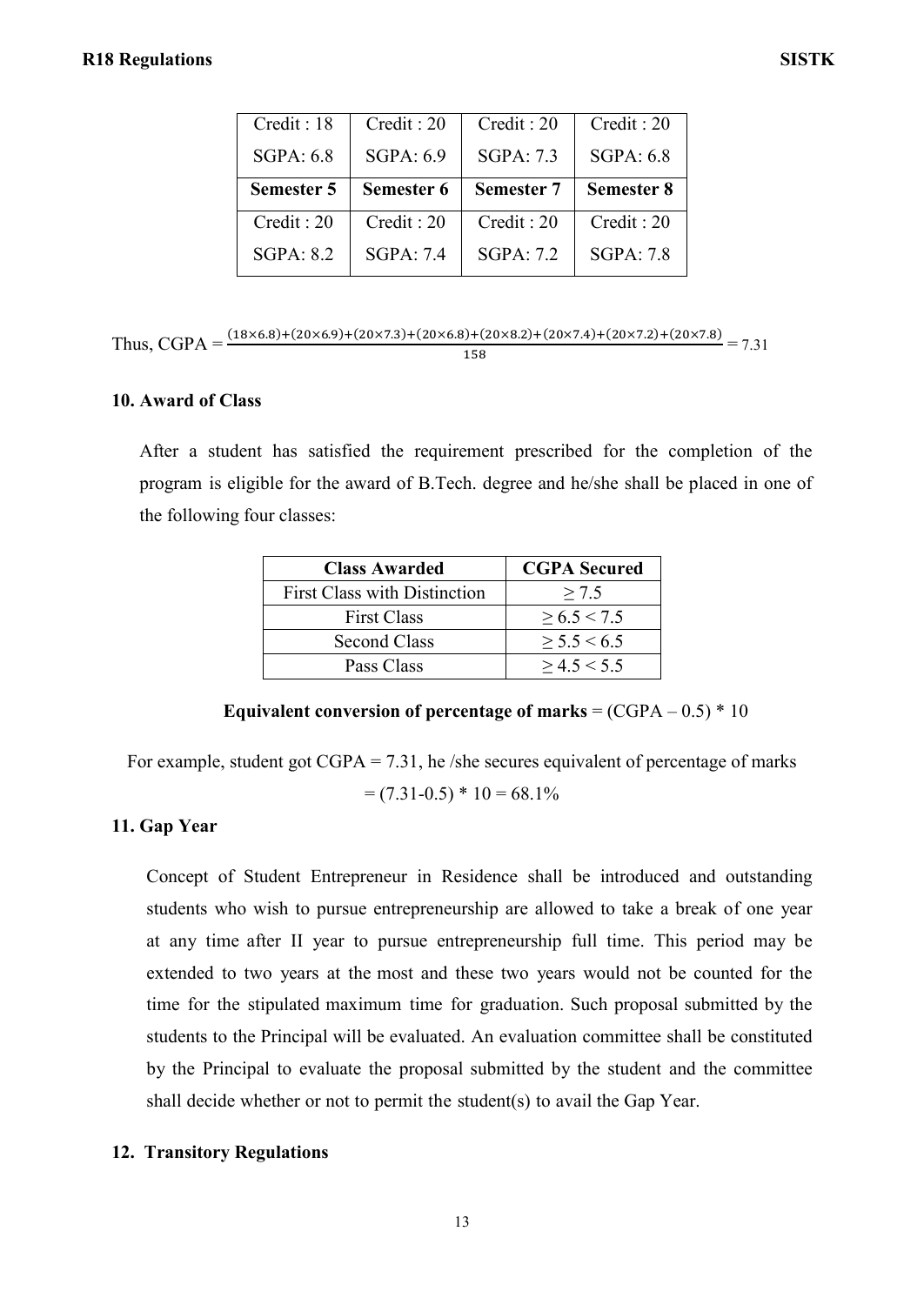Discontinued, detained, or failed candidates are eligible for readmission as and when the semester is offered after fulfillment of academic regulations. Candidates who have been detained for want of attendance or not fulfilling academic requirements or who have failed after having undergone the course in earlier regulations or have discontinued and wish to continue the course are eligible for admission into the unfinished semester from the date of commencement of class work with the same or equivalent subjects as and when subjects are offered, subject to Section No. 3.3 and they will be in the academic regulations into which they get re-admitted.

Candidates who were permitted with Gap Year shall be eligible for rejoining into the succeeding year of their B.Tech from the date of commencement of class work, subject to Section No. 3.3 and they will be in the academic regulations into which the candidate is presently rejoining.

#### **13. Massive Open Online Courses (MOOCs)**

The college in line with the developments in Learning Management Systems (LMS) intends to encourage the students to do online courses in MOOCs. The main intention to introduce MOOCs is to obtain enough exposure through online tutorials, self-learning at one"s own pace, attempt quizzes, discuss with professors from various universities and finally obtain certificate of completion for the course from the MOOCs providers. The regulations for MOOCs are as follows:

13.1 The respective departments shall give the existing relevant programme course (not less than 12 weeks duration) list from the SWAYAM/NPTEL, from II year I semester onwards whose credentials are endorsed by the HOD.

13.2 Each department shall appoint Coordinators/Mentors and allot the students to them who shall be responsible to guide students in selecting online courses and provide guidance for the registration, progress and completion of the same.

13.3 The students must register and submit pass certificate of MOOC course before the end-semester examinations of the semester where the MOOC course is listed. Otherwise student shall be treated as failed in that course.

13.4 The award of grading for 100 marks as per the regulations is based on the percentage of marks obtained in the MOOC course.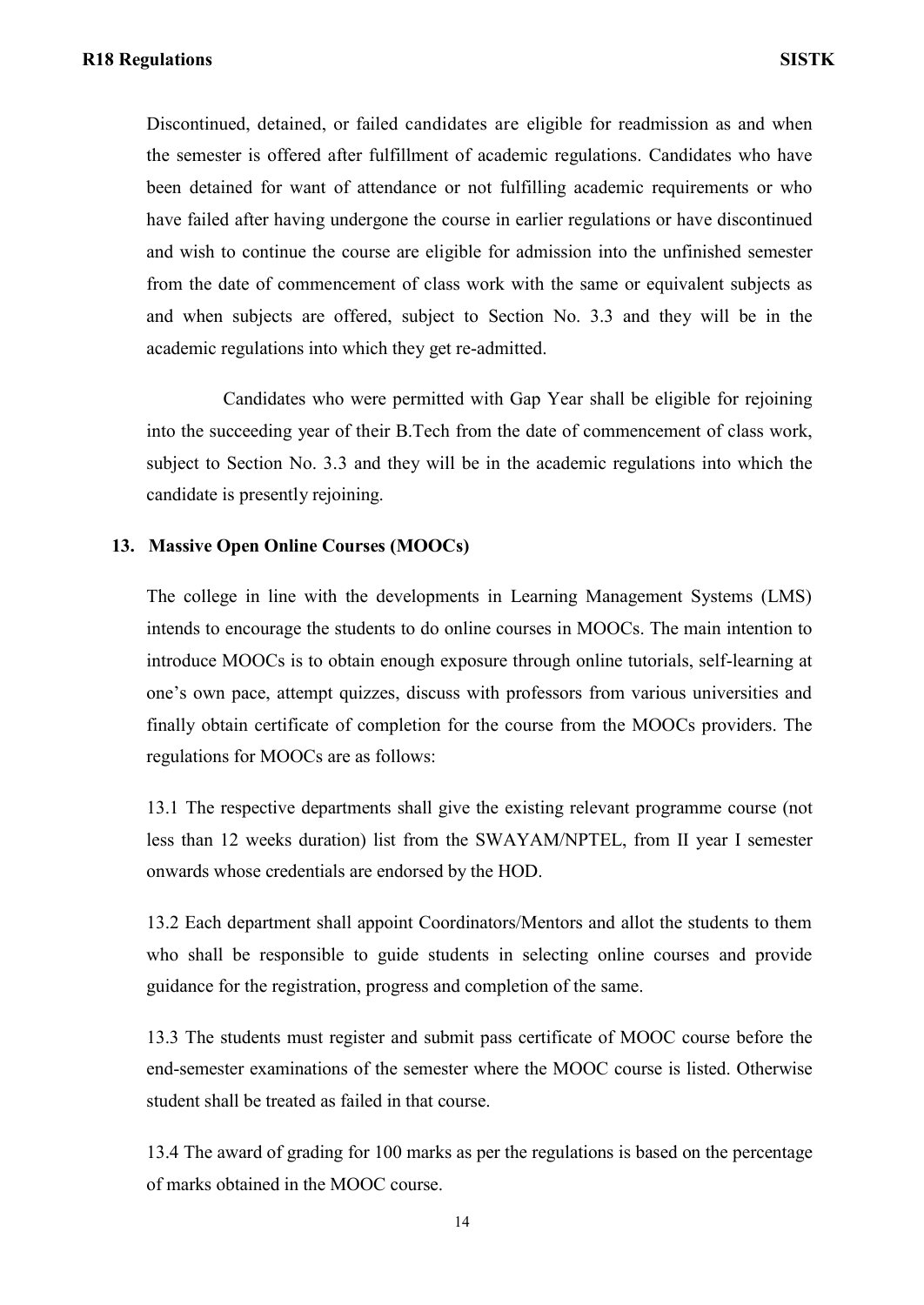13.5 The Provisional Certificate (PC) and/or Consolidated Grade Sheet (CGS) shall be issued only to those students, who have submitted proof of completion of MOOC, for the course they have registered with.

**Note:** Institute will not conduct any Internal/External examinations for the above MOOC course.

#### **14. Virtual Labs**

With the help of Virtual Labs the student will be given additional exposure to laboratory practice. This helps in better understanding the concepts and practical significance of engineering.

#### **15. Choice Based Credit System (CBCS)**

The CBCS provides choice for students to select from the prescribed courses (professional elective/ open elective/ minor degree/ honor degree). The CBCS provides a "cafeteria" type approach in which students can take courses of their choice, learn at their own pace and adopt an interdisciplinary approach to learning.

#### **16. Minor Degree in a Discipline**

- This concept is introduced in the curriculum of all conventional B.Tech. programmes offering a major degree. The main objective of Minor Degree in a discipline is to provide additional learning opportunities for academically motivated students and it is an optional feature of the B.Tech. programme. In order to earn a Minor Degree in a discipline, a student has to earn 20 additional credits by studying any seven theory subjects from the programme core & professional elective courses of the minor discipline or equivalent MOOC courses available under SWAYAM platform. The list of courses to be studied either in MOOCs or conventional type will be decided by the Institute at the time of registration for Minor Degree.
- Students having a CGPA of 8.0 (for SC/ST students CGPA of 7.5) or above up to II year-I semester and without any backlog subjects will be permitted to register for Minor Degree discipline programme. An SGPA and CGPA of 7.5 (for SC/ST students CGPA of 7.0) has to be maintained in the subsequent semesters without any backlog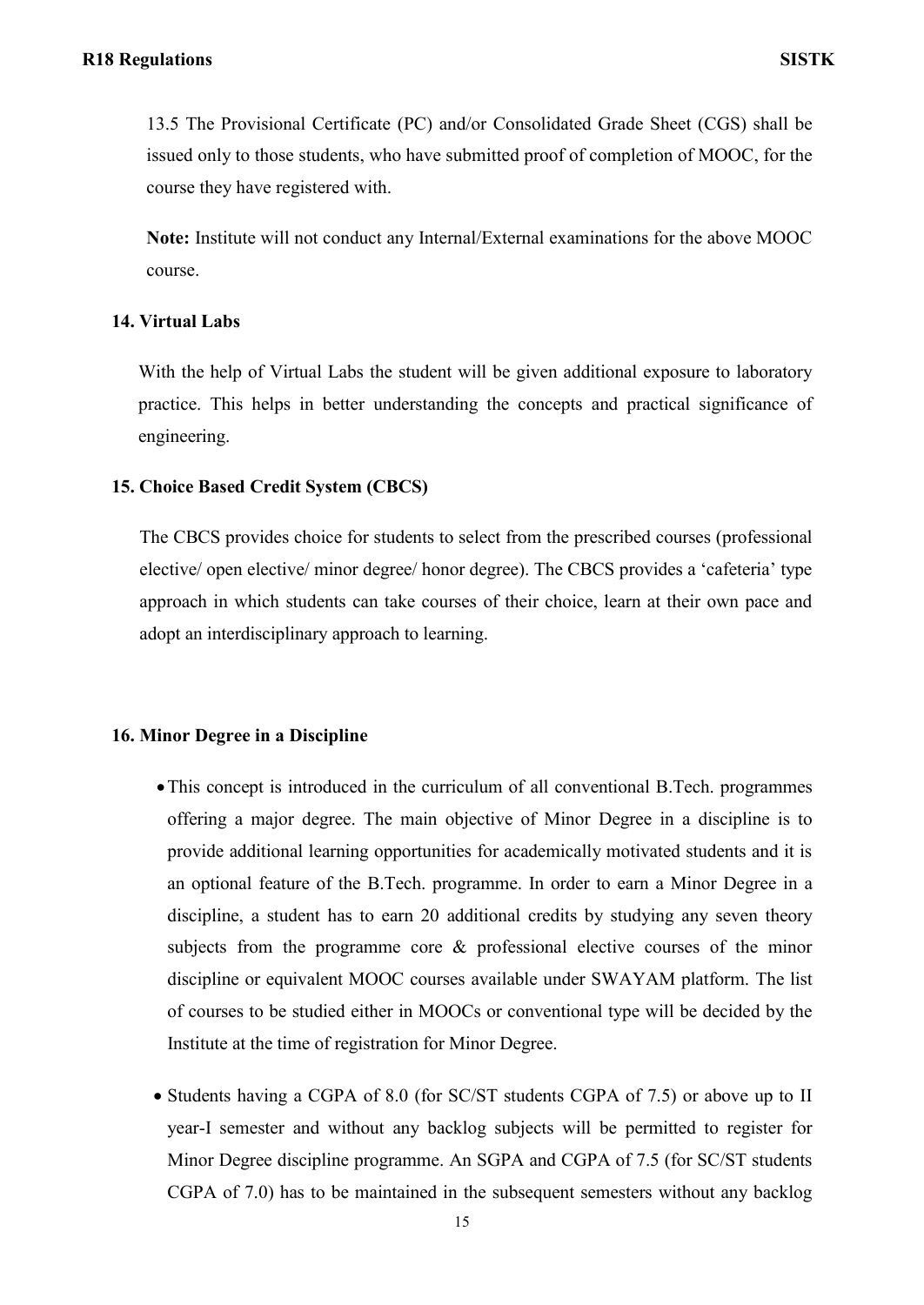subjects in order to keep the Minor Degree discipline registration live or else it will be cancelled.

- Student aspiring for a Minor Degree must register in V semester only and must opt for a Minor Degree in a discipline other than the discipline he/she is registered in.
- Students will not be allowed to register and pursue more than two subjects in any semester.
- The Evaluation pattern of theory subjects will be similar to the regular programme evaluation.
- Students may enlist their choice of Minor Degree discipline programmes, in order of preference, for which they wish to register. It will not be permissible to alter the choices after the application has been submitted. However, students are allowed to opt for only one Minor Degree discipline programme in the order of preference given by them.
- Minimum strength required for offering a Minor Degree in a discipline is considered as 20% of the class size and Maximum would be 80% of the class size.
- Completion of a Minor Degree discipline programme requires no addition of time to the regular Four-year Bachelors" programme. That is, Minor Degree discipline programme should be completed by the end of final year B.Tech. program along with the major discipline.
- The HOD concerned of the department offering Minor Degree discipline shall arrange separate course/class work and time table. The regulations for these Minor Degree discipline programmes will be as per regular courses.
- Reservations shall be followed as per the rules of Government of Andhra Pradesh i.e., State-wide Universities Presidential Order 371 Article D in consonance to Section 95 of the A.P. Reorganization Act, 2014 for admissions to Minor Degree programmes.
- A student registered for Minor Degree in a discipline shall pass in all subjects that constitute the requirement for the Minor Degree programme. No class/division (i.e., second class, first class and distinction, etc.) shall be awarded for Minor Degree programme.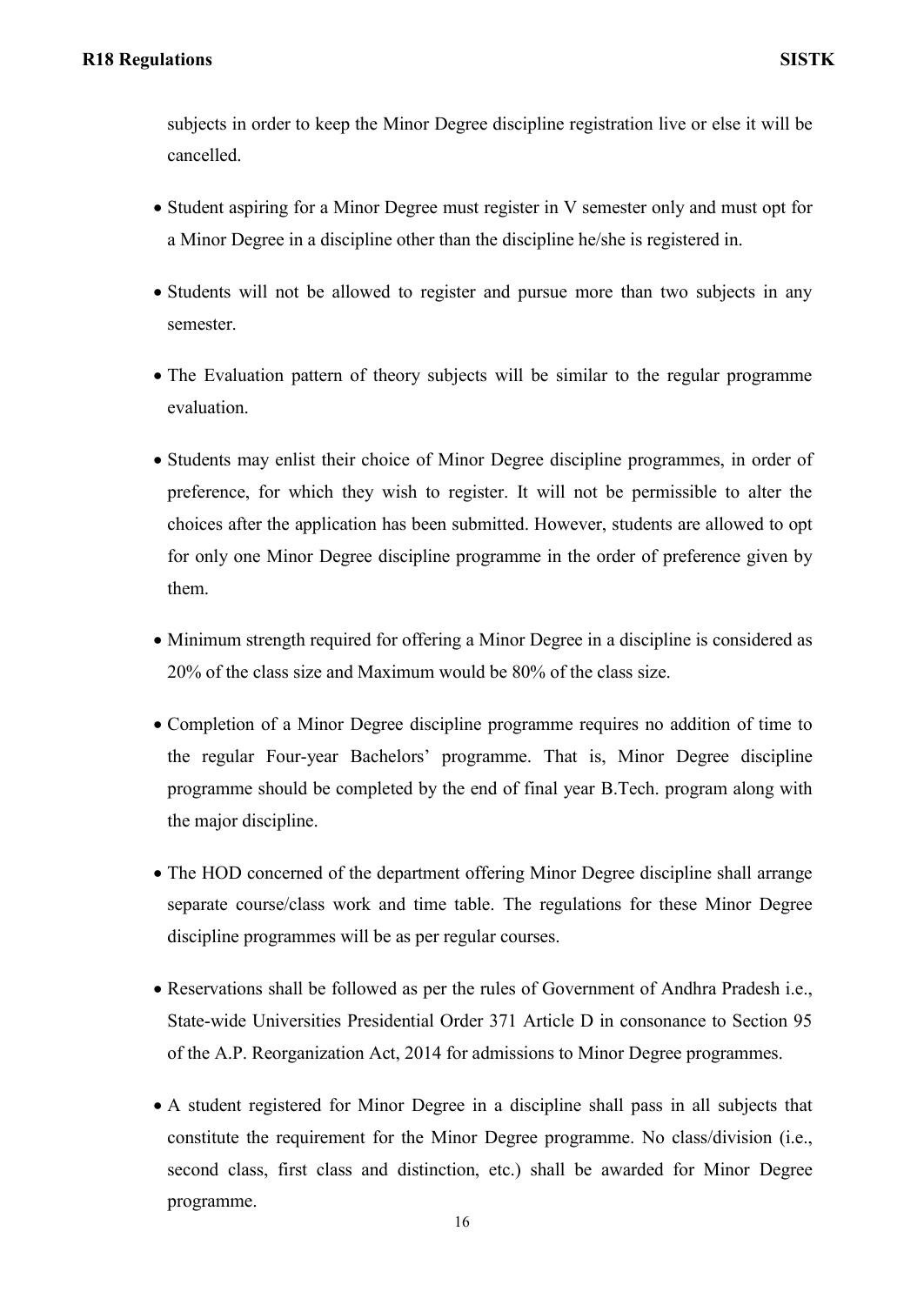The Minor Degree in a discipline will be mentioned in the degree certificate as Bachelor of Technology in XXX with Minor Degree in YYY. For example, Bachelor of Technology in Computer Science & Engineering with Minor Degree in Electronics & Communication Engineering. This fact will also be reflected in the transcripts, along with the list of courses taken for Minor Degree programme with CGPA mentioned separately.

## **17. Honors degree in a discipline**

- This concept is introduced in the curriculum for all conventional B.Tech. programmes. The main objective of Honors degree in a discipline is to provide additional learning opportunities for academically motivated students and it is an optional feature of the B.Tech. programme. In order to earn an Honors degree in his/her discipline, a student has to earn 20 additional credits by studying five advanced courses for 15 credits and by carrying out a mini project for 5 credits in the branch of Engineering concerned. In place of advanced courses, he/she can study equivalent MOOC courses available under SWAYAM platform, as decided by the Institute from time to time. The Evaluation pattern of theory subjects will be similar to the regular programme evaluation. The mini project shall be evaluated by the committee consisting of Head of the department, Supervisor and External examiner. Students aspiring for Honors degree must register from V semester onwards. However, Honors degree registrations are not allowed before V semester and after VI semester. Student may register for mini project from V semester onwards and complete the same before VIII semester after completing at least two advanced courses or equivalent.
- Procedure for Conduct and Evaluation of Honors degree Mini project: Out of a total of 100 marks for the Mini project, 40 marks shall be for Internal Evaluation and 60 marks for the end-semester examination (viva-voce). The viva-voce shall be conducted by a committee consisting of HOD, Project Supervisor and an External Examiner nominated by the Principal. The evaluation of project work shall be conducted at the end of the VIII semester. The Internal Evaluation shall be made by the departmental committee (Head of the Department and one senior faculty member of the Department and Supervisor).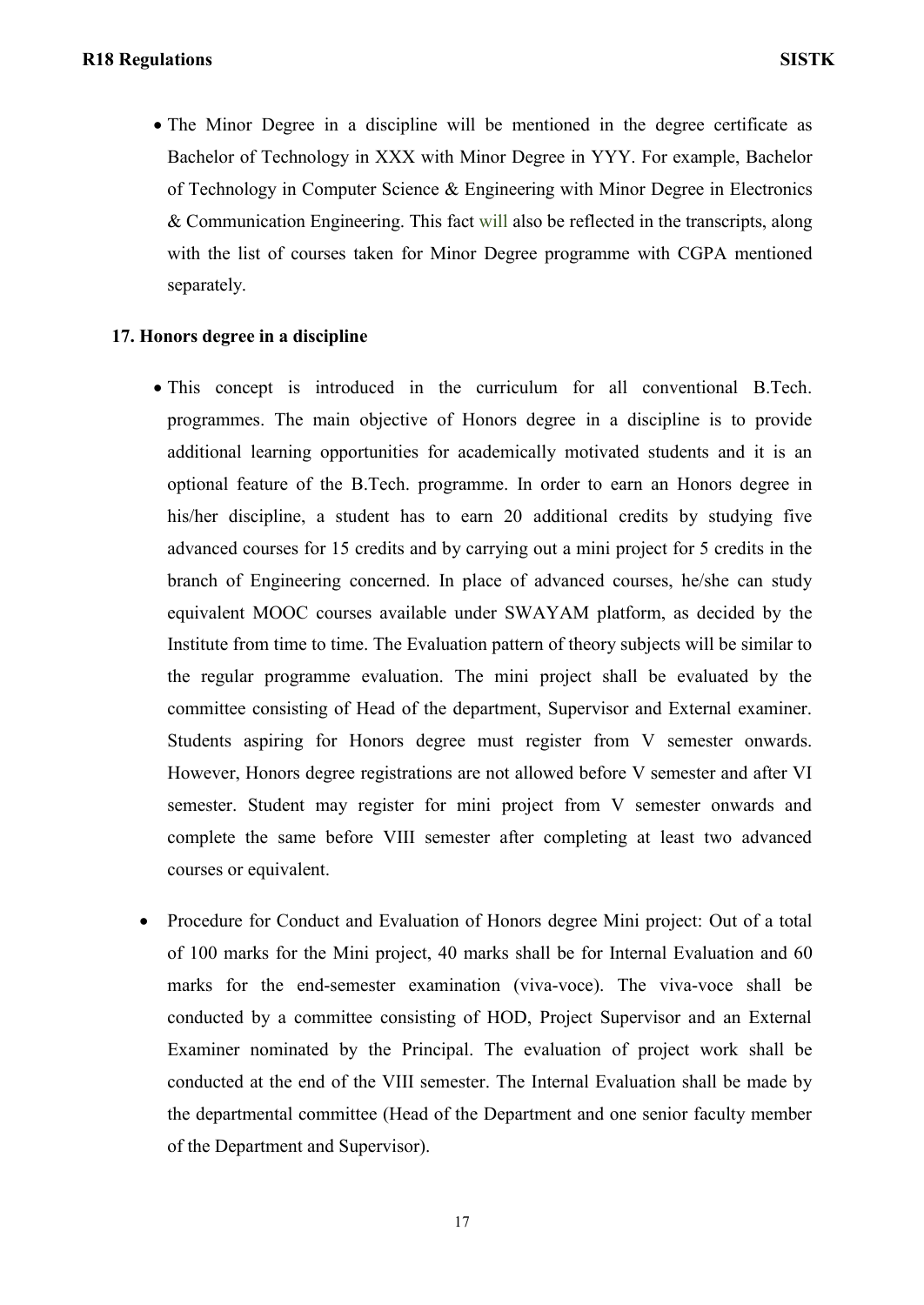- Students having a CGPA of 8.0 (for SC/ST students CGPA of 7.5) or above up to II year-I semester and without any backlog subjects will be permitted to register for degree with Honors. An SGPA and CGPA of 7.5 (for SC/ST students CGPA of 7.0) has to be maintained in the subsequent semesters without any backlog subjects in order to keep the degree with Honors registration live or else it will be cancelled.
- Minimum strength required for offering a Honor Degree in a discipline is considered as 5% of the class size

**Note:** The institute will offer the Minor/ Honor Degree as per the AICTE guidelines.

## **18. Student Transfers**

Student transfers shall be as per the guidelines issued by the Government of Andhra Pradesh from time to time.

## **19. General**

- 19.1 The academic regulations should be read as a whole for purpose of any interpretation.
- 19.2 Malpractices rules- nature and punishments are appended.
- 19.3 Where the words "he", "him", "his", occur in the regulations, they also include "she", "her", "hers", respectively.
- 19.4 In case of any doubt or ambiguity in the interpretation of the above rules, the decision of the Principal is final.
- 19.5 The Institute, with the approval of the Academic Council, may change or amend the academic regulations / structure / credits / syllabi at any time and the changes or amendments shall be made applicable to all the students on rolls with effect from the dates notified by the Institute.

**\*\*\*\*\***

## **Academic Regulations (R18)**

**for**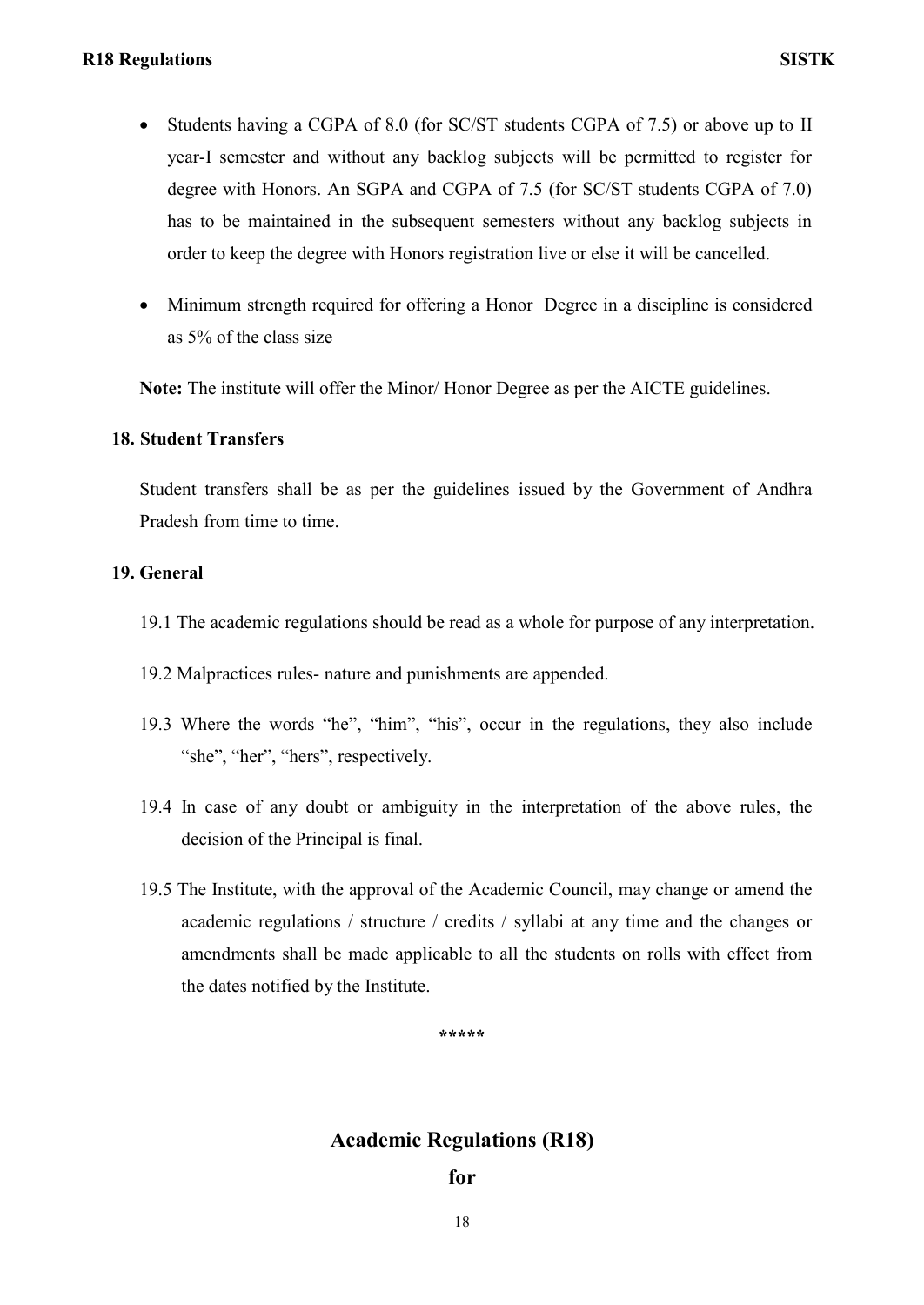## **B. Tech (Lateral Entry)**

*(Effective for the students admitted into II year from the Academic Year 2019-20 onwards)*

## **NOTE: All the regulations adopted for B.Tech (Regular-Full Time) programme are applicable to lateral entry students in addition to the following:**

#### **1. Award of B.Tech Degree**

A student will be declared eligible for the award of the B.Tech. Degree if he/she fulfils the following academic regulations:

- i. Pursues a course of study for not less than three academic years and in not more than six academic years from the year of admission. However, for the students availing "gap year" facility, this period shall be extended by two years at the most, and in such a case, the maximum period for graduation will be extended by the period of gap availed by the student.
- ii. Registers for 120 credits and secures all 120 credits.
- iii.Students, who fail to fulfill all the academic requirements for the award of the degree within the stipulated maximum duration from the year of admission, shall forfeit their seats in B.Tech. Course and their admission stands cancelled.

#### **2. Minimum Academic Requirements**

Students need to acquire necessary credits to get promoted to the subsequent academic year, in addition to the attendance requirements mentioned above.

2.1 A student shall be promoted from III to IV year only if he/she acquires 24 credits (40% of 60 credits up to III year I semester) from the following examinations, irrespective of whether the candidates takes the end-semester examinations or not as per the normal course of the study

II year B.Tech I Sem - one regular and two supplementary II year B.Tech II Sem - one regular and one supplementary III year B.Tech I Sem - one regular only

2.2 In case if a student is detained for want of credits for particular academic year as per Section No. 2.1 above, the student may make up the credits through supplementary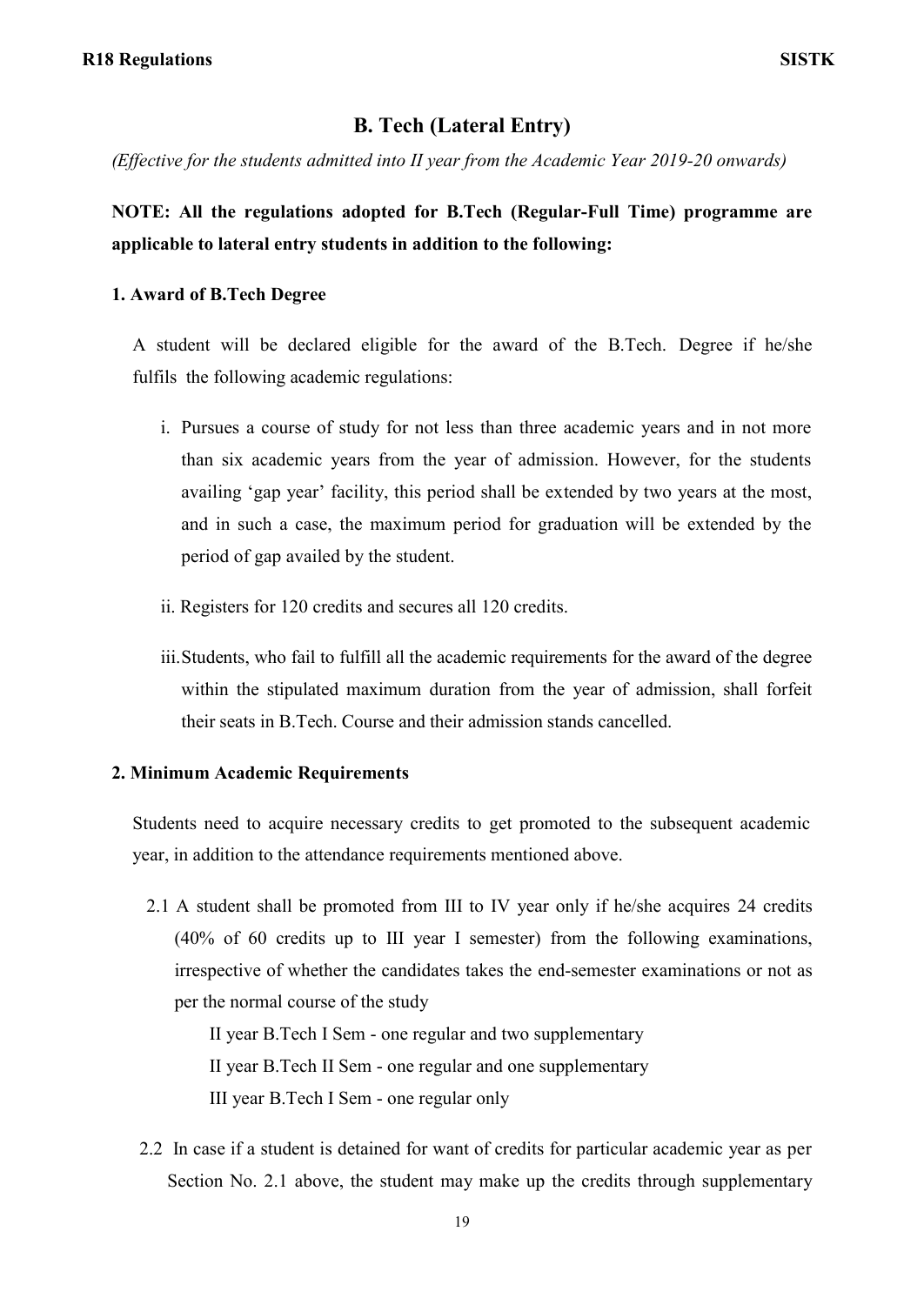examinations and only after securing the required credits he/she shall be permitted to join in the IV year I semester.

## **3. Course Pattern**

- 3.1 The entire course of study is for three academic years. All years shall be on semester pattern.
- 3.2 A student eligible to appear for the end-semester examination in a subject, but absent or has failed in the end-semester examination may appear for that subject at the next supplementary examination when offered.
- 3.3 When a student is detained due to lack of credits/shortage of attendance he may be re-admitted when the semester is offered after fulfilment of academic regulations. In such case, he/she shall be in the academic regulations into which he/she is readmitted.

**\*\*\*\*\***

## **RULES FOR**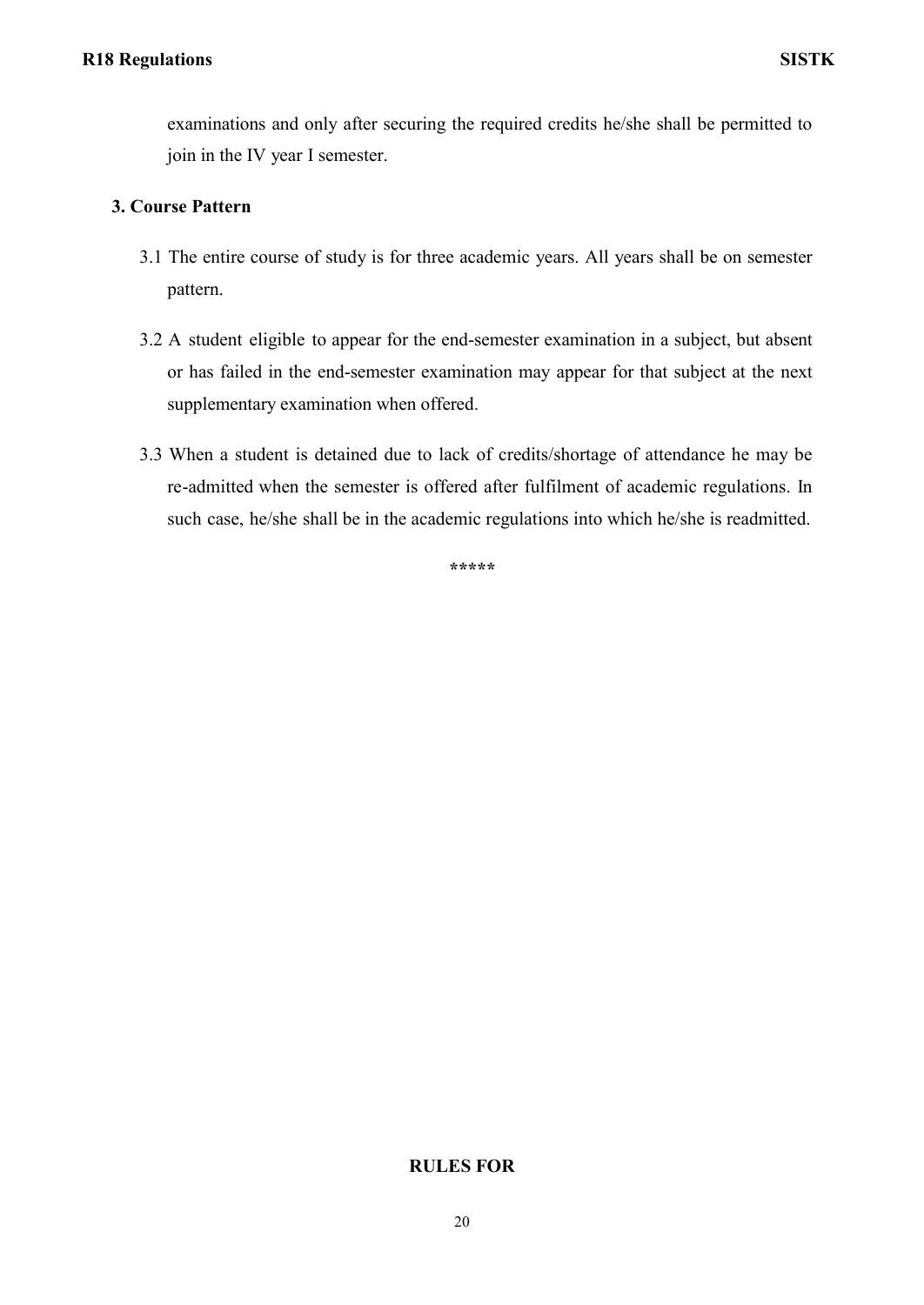# **DISCIPLINARY ACTION FOR MALPRACTICES / IMPROPER CONDUCT IN EXAMINATIONS**

| S. No.                      | <b>Nature of Malpractices/Improper</b>        | Punishment                                     |
|-----------------------------|-----------------------------------------------|------------------------------------------------|
|                             | conduct                                       |                                                |
| 1. (a)                      | accessible<br>Possesses<br>keeps<br>in<br>or  | Expulsion from the examination hall and        |
|                             | examination hall, any paper, note book,       | cancellation of the performance in that        |
|                             | programmable calculators, Cell phones,        | course only.                                   |
|                             | pager, palm computers, blue tooth or any      |                                                |
|                             | other form of material concerned with or      |                                                |
|                             | related to the course of the examination      |                                                |
|                             | (theory or practical) in which he/she is      |                                                |
|                             | appearing but has not made use of             |                                                |
|                             | (material shall include any marks on the      |                                                |
|                             | body of the candidate which can be used       |                                                |
|                             | aid<br>the course<br>of the<br>in<br>an<br>as |                                                |
|                             | examination)                                  |                                                |
| (b)                         | Gives assistance or guidance or receives      | Expulsion from the examination hall and        |
|                             | it from any other candidate orally or by      | cancellation of the performance in that        |
|                             | any other body language methods or            | course only of all the candidates involved. In |
|                             | communicates through cell phones with         | case of an outsider, he/she will be handed     |
|                             | any candidate or persons in or outside        | over to the police and a case is registered    |
|                             | the examination hall in respect of any        | against him.                                   |
|                             | matter.                                       |                                                |
| $\mathcal{D}_{\mathcal{L}}$ | Has copied in the examination hall from       | Expulsion from the examination hall and        |
|                             | book,<br>programmable<br>paper,<br>any        | cancellation of the performance in that        |
|                             | calculators, palm computers or any other      | course and all other courses the candidate     |
|                             | form of material relevant to the course of    | has already appeared including practical       |
|                             | the examination (theory or practical) in      | examinations and project work and shall not    |
|                             | which the candidate is appearing.             | be permitted to appear for the remaining       |
|                             |                                               | examinations<br>of the<br>courses<br>of that   |
|                             |                                               | Semester/year. The Hall Ticket of the          |
|                             |                                               | candidate is to be cancelled.                  |
| $\overline{3}$              | Impersonates any other candidate in           | The candidate who has impersonated shall       |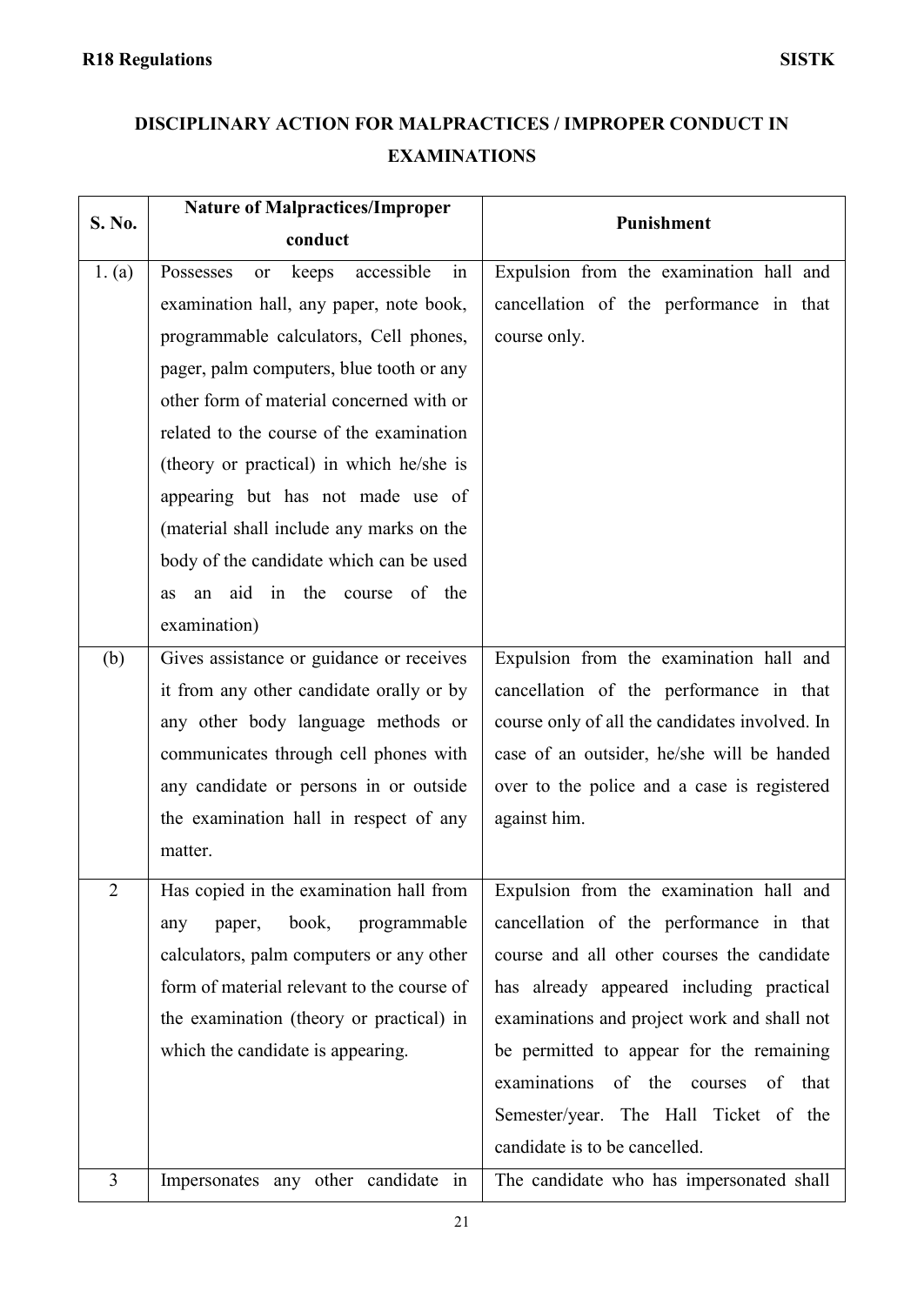|                | connection with the examination                      | be expelled from examination hall. The            |
|----------------|------------------------------------------------------|---------------------------------------------------|
|                |                                                      | Candidate is<br>also<br>debarred<br>for<br>four   |
|                |                                                      | consecutive semesters from class work and         |
|                |                                                      | examinations.<br>The<br>end-semester<br>all       |
|                |                                                      | continuation of the course by the candidate       |
|                |                                                      | is subject to the academic regulations in         |
|                |                                                      | connection with for feature of seat. The          |
|                |                                                      | performance of the original candidate, who        |
|                |                                                      | has been impersonated, shall be cancelled in      |
|                |                                                      | all the courses of the examination (including     |
|                |                                                      | practicals and project work) already              |
|                |                                                      | appeared and shall not be allowed to appear       |
|                |                                                      | for examinations of the remaining courses of      |
|                |                                                      | that Semester/year. The candidate is also         |
|                |                                                      | debarred for four consecutive Semesters           |
|                |                                                      | from class work and all Semester end-             |
|                |                                                      | semester examinations if his involvement is       |
|                |                                                      | established. Otherwise the candidate is           |
|                |                                                      | debarred for two consecutive semesters from       |
|                |                                                      | all<br>end-semester<br>class<br>work<br>and       |
|                |                                                      | examinations. The continuation of the             |
|                |                                                      | course by the candidate is subject to the         |
|                |                                                      | academic regulations in connection with           |
|                |                                                      | forfeiture of seat. If the imposter is an         |
|                |                                                      | outsider, he/she will be handed over to the       |
|                |                                                      | police and a case is registered against him.      |
| $\overline{4}$ | Smuggles<br>in the Answer<br>book or                 | Expulsion from the examination hall and           |
|                | additional sheet or takes out or arranges            | cancellation of performance in that course        |
|                | to send out the question paper during the            | and all the other courses the candidate has       |
|                | examination<br>book<br>or<br>answer<br><sub>or</sub> | appeared including practical<br>already           |
|                | additional sheet, during or after the                | examinations and project work and shall not       |
|                | examination.                                         | be permitted for the remaining examinations       |
|                |                                                      | of the courses of that Semester/year. The         |
|                |                                                      | candidate<br>debarred<br>is<br>also<br>for<br>two |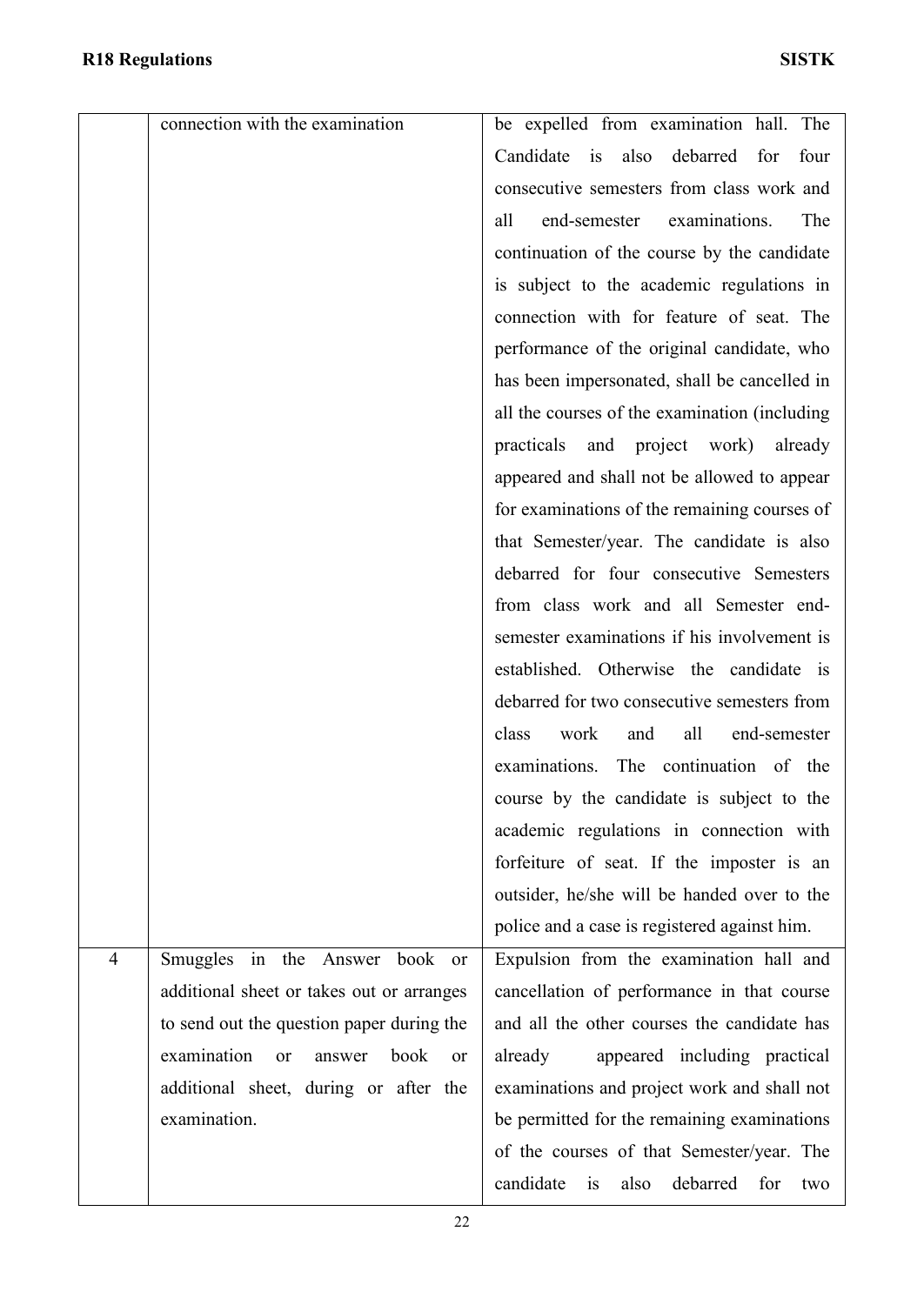| 5 | Uses objectionable, abusive or offensive                                          | consecutive Semesters from class work and<br>all Semester end-semester examinations.<br>The continuation of the course by the<br>candidate is subject to the academic<br>regulations in connection with forfeiture of<br>seat.<br>Cancellation of the performance in that |
|---|-----------------------------------------------------------------------------------|---------------------------------------------------------------------------------------------------------------------------------------------------------------------------------------------------------------------------------------------------------------------------|
|   | language in the answer paper or in letters                                        | course.                                                                                                                                                                                                                                                                   |
|   | to the examiners or writes to the                                                 |                                                                                                                                                                                                                                                                           |
|   | examiner requesting him to award pass                                             |                                                                                                                                                                                                                                                                           |
|   | marks.                                                                            |                                                                                                                                                                                                                                                                           |
| 6 | Refuses to obey the orders of the any<br>officer on duty or misbehaves or creates | In case of students of the college, they shall<br>be expelled from examination halls and                                                                                                                                                                                  |
|   | disturbance of any kind in and around                                             | cancellation of their performance in that                                                                                                                                                                                                                                 |
|   | the examination hall or organizes a                                               | course and all other courses the candidate(s)                                                                                                                                                                                                                             |
|   | walkout or instigates others to walk out,                                         | has (have) already appeared and shall not be                                                                                                                                                                                                                              |
|   | or threatens the officer-in charge or any                                         | permitted to appear for the remaining                                                                                                                                                                                                                                     |
|   | person on duty in or outside the                                                  | examinations<br>of the courses of<br>that                                                                                                                                                                                                                                 |
|   | examination hall of any injury to his                                             | Semester. If candidate physically assaults                                                                                                                                                                                                                                |
|   | person or to any of his relations whether                                         | the invigilator or/officer in charge of the                                                                                                                                                                                                                               |
|   | by words, either spoken or written or by                                          | examination, then the candidate is also                                                                                                                                                                                                                                   |
|   | signs or by visible representation,                                               | barred and forfeit their seats. In case of                                                                                                                                                                                                                                |
|   | assaults the officer-in-charge, or any                                            | outsiders, they will be handed over to the                                                                                                                                                                                                                                |
|   | person on duty in or outside the                                                  | police and a police case is registered against<br>them.                                                                                                                                                                                                                   |
|   | examination hall or any of his relations,<br>indulges in any other act of<br>or   |                                                                                                                                                                                                                                                                           |
|   | misconduct or mischief which result in                                            |                                                                                                                                                                                                                                                                           |
|   | damage to or destruction of property in                                           |                                                                                                                                                                                                                                                                           |
|   | the examination hall or any part of the                                           |                                                                                                                                                                                                                                                                           |
|   | College campus or engages in any other                                            |                                                                                                                                                                                                                                                                           |
|   | act which in the opinion of the officer on                                        |                                                                                                                                                                                                                                                                           |
|   | duty amounts to use of unfair means or                                            |                                                                                                                                                                                                                                                                           |
|   | misconduct or has the tendency to                                                 |                                                                                                                                                                                                                                                                           |
|   | disrupt the orderly conduct of the                                                |                                                                                                                                                                                                                                                                           |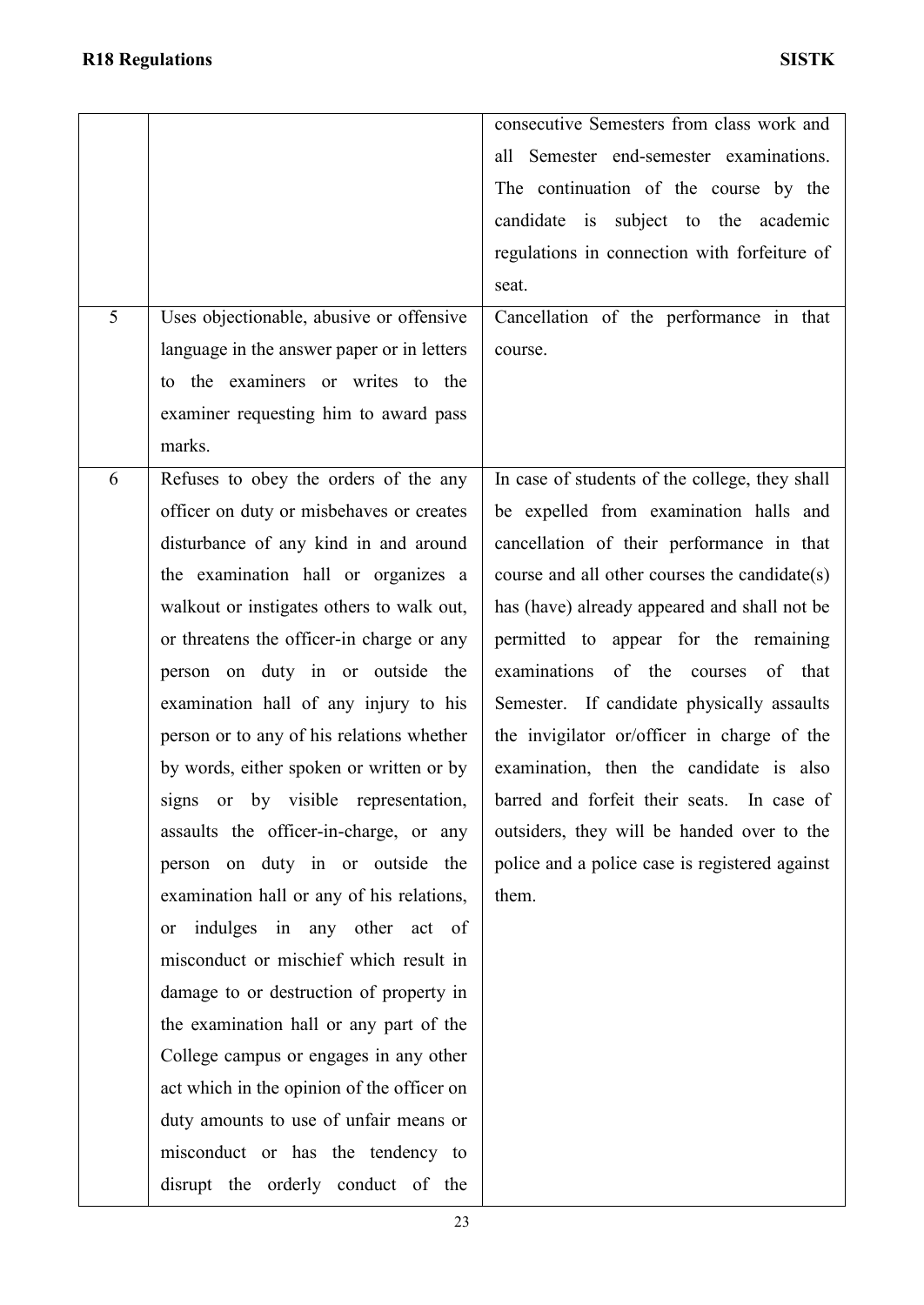|                | examination.                                                                                                                                                                                                               |                                                                                                                                                                                                                                                                                                                                                                                                                                                                      |
|----------------|----------------------------------------------------------------------------------------------------------------------------------------------------------------------------------------------------------------------------|----------------------------------------------------------------------------------------------------------------------------------------------------------------------------------------------------------------------------------------------------------------------------------------------------------------------------------------------------------------------------------------------------------------------------------------------------------------------|
| $\overline{7}$ | Leaves the examination hall taking away<br>answer script or intentionally tears of the<br>script or any part thereof inside or<br>outside the examination hall.                                                            | Expulsion from the examination hall and<br>cancellation of performance in that course<br>and all the other courses the candidate has<br>appeared including<br>already<br>practical<br>examinations and project work and shall not<br>be permitted for the remaining examinations<br>of the courses of that Semester/year.<br>The<br>candidate is<br>also debarred for<br>two<br>consecutive Semesters from class work and                                            |
|                |                                                                                                                                                                                                                            | all Semester end-semester examinations.<br>The continuation of the course by the<br>candidate is subject to the academic<br>regulations in connection with forfeiture of<br>seat.                                                                                                                                                                                                                                                                                    |
| 8              | Possess any lethal weapon or firearm in<br>the examination hall                                                                                                                                                            | Expulsion from the examination hall and<br>cancellation of the performance in that<br>course and all other courses the candidate<br>has already appeared including practical<br>examinations and project work and shall not<br>be permitted for the remaining examinations<br>of the courses of that Semester/year. The<br>candidate is also debarred and forfeits the<br>seat.                                                                                      |
| 9              | If student of the college, who is not a<br>candidate for the particular examination<br>or any person not connected with the<br>college indulges in any malpractice or<br>improper conduct mentioned in clause 6<br>to $8.$ | Student of the colleges expulsion from the<br>examination hall and cancellation of the<br>performance in that course and all other<br>courses the candidate has already appeared<br>including practical examinations and project<br>work and shall not be permitted for the<br>remaining examinations of the Courses of<br>that Semester/year. The candidate is also<br>debarred and forfeits the seat. Person(s) who<br>do not belong to the College will be handed |